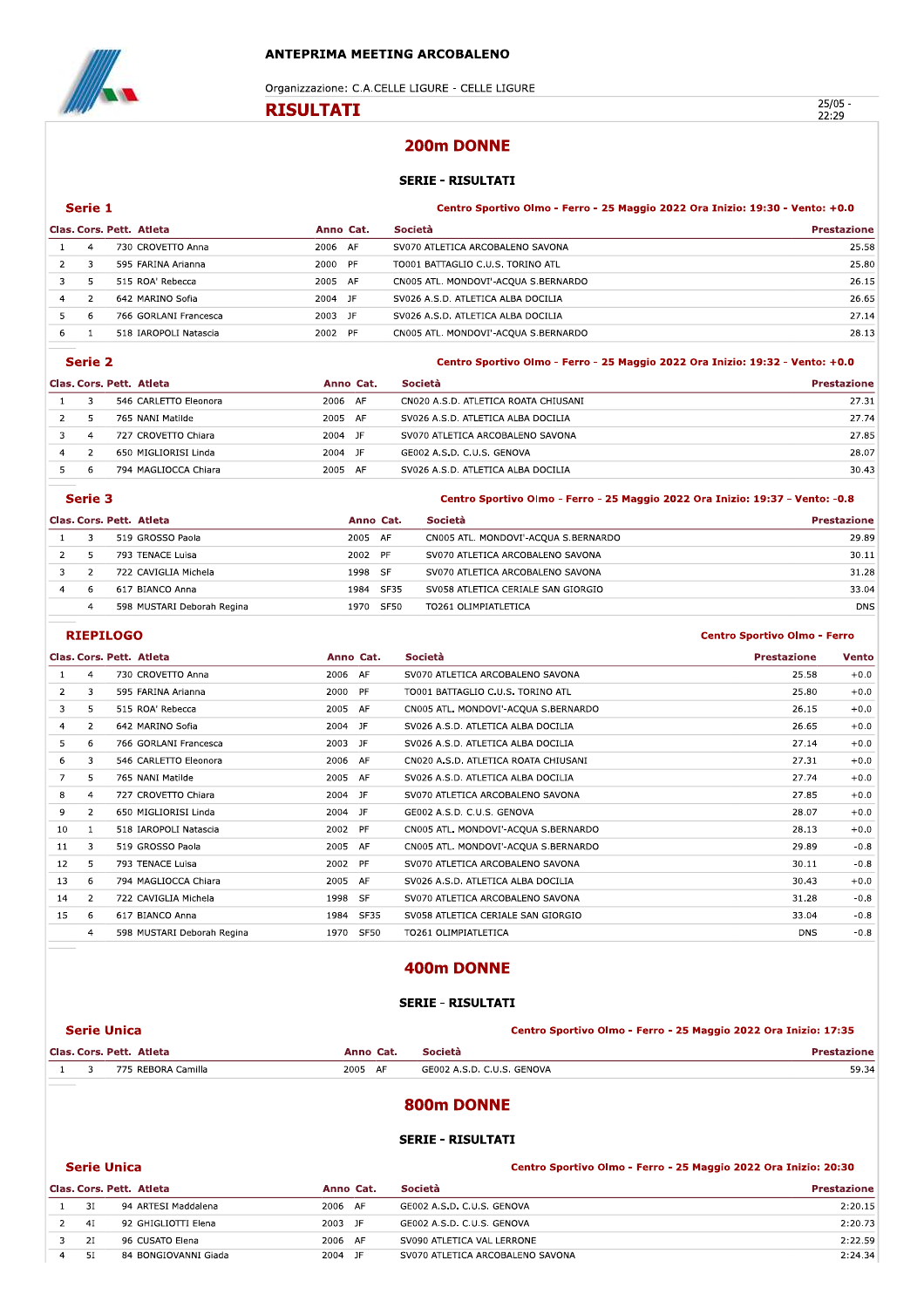|    | 61        | 85 TAGLIAFICO Arianna | 2005<br>AF          | SV070 ATLETICA ARCOBALENO SAVONA     | 2:31.41 |
|----|-----------|-----------------------|---------------------|--------------------------------------|---------|
| 6. | 2E        | 83 STRANIERI Aurora   | 2006 AF             | SV026 A.S.D. ATLETICA ALBA DOCILIA   | 2:34.65 |
|    |           | 91 PUDDU Chiara       | 2005 AF             | SV070 ATLETICA ARCOBALENO SAVONA     | 2:38.75 |
| 8  | 3E        | 87 BENAZZO Sonia      | 2006 AF             | AL001 ATL. ALESSANDRIA               | 2:45.29 |
| 9  | <b>5E</b> | 93 GUIDA Micol        | 2003<br>JF.         | SV070 ATLETICA ARCOBALENO SAVONA     | 2:49.56 |
| 10 | 4F        | 95 BRUZZONE Stefania  | <b>SF50</b><br>1969 | SV023 ATL. RUN FINALE LIGURE         | 3:07.24 |
| 11 | 6E        | 86 TESTA Alessandra   | <b>SF45</b><br>1973 | GE111 CAMBIASO RISSO RUNNING TEAM GE | 3:09.68 |
|    |           |                       |                     |                                      |         |

# **400 Hs H 76 DONNE**

### **SERIE - RISULTATI**

|   |               | <b>Serie Unica</b>        |           | Centro Sportivo Olmo - Ferro - 25 Maggio 2022 Ora Inizio: 17:20 |                    |
|---|---------------|---------------------------|-----------|-----------------------------------------------------------------|--------------------|
|   |               | Clas. Cors. Pett. Atleta  | Anno Cat. | <b>Società</b>                                                  | <b>Prestazione</b> |
|   | 4             | 701 ESCALONA Angela       | 2004 JF   | IM029 ASD MAURINA OLIO CARLI                                    | 1:03.46            |
|   | 6             | 729 FERRO Francesca       | 1999 SF   | SV026 A.S.D. ATLETICA ALBA DOCILIA                              | 1:04.53            |
|   |               | 516 GHIBAUDO Giorgia      | 2003 JF   | CN020 A.S.D. ATLETICA ROATA CHIUSANI                            | 1:05.81            |
| 4 | $\mathcal{L}$ | 628 GUASTALLI Francesca   | 2002 PF   | GE002 A.S.D. C.U.S. GENOVA                                      | 1:06.17            |
|   |               | 651 DE BIASI Giulia       | 2004 JF   | GE002 A.S.D. C.U.S. GENOVA                                      | 1:08.07            |
|   |               | 596 BERINDE Malina Lenuta | 2001 PF   | TO002 SISPORT SSD                                               | <b>DNF</b>         |
|   |               |                           |           |                                                                 |                    |

# **Salto in alto DONNE**

### **SERIE - RISULTATI**

# Centro Sportivo Olmo - Ferro - 25 Maggio 2022 Ora Inizio: 19:00 - Ora Fine: 19:50

| Clas. Pett. Atleta |             |                               |            |                          |      |      |         |                                                   | Anno Cat. |         |         | Società        |         |        |                                    |            |                                      | <b>Prestazione</b> |
|--------------------|-------------|-------------------------------|------------|--------------------------|------|------|---------|---------------------------------------------------|-----------|---------|---------|----------------|---------|--------|------------------------------------|------------|--------------------------------------|--------------------|
|                    |             | 659 AIRENTI Giulia            |            |                          |      |      |         |                                                   | 2002 PF   |         |         |                |         |        | GE002 A.S.D. C.U.S. GENOVA         |            |                                      | 1.58               |
| 1.15               |             | 1.20 1.25 1.30 1.33 1.36 1.39 |            |                          |      |      |         | 1.42 1.44 1.46 1.48 1.50 1.52 1.54 1.56 1.58 1.60 |           |         |         |                |         |        |                                    |            | 1.63                                 |                    |
|                    |             |                               |            |                          |      |      |         |                                                   | $\circ$   | $\circ$ | XO      | $\sim$         | $\sim$  | XXO    | $\circ$                            | $\sim$     | <b>XXX</b>                           |                    |
| 2                  |             | 691 SACCO Elisa               |            |                          |      |      |         |                                                   | 2001 PF   |         |         |                |         |        | SV070 ATLETICA ARCOBALENO SAVONA   |            |                                      | 1.58               |
| 1.15               | 1.20        | 1.25                          | 1.30       | 1.33                     | 1.36 | 1.39 |         | 1.42 1.44                                         | 1.46      | 1.48    |         | 1.50 1.52 1.54 |         | 1.56   | 1.58                               | 1.60       |                                      |                    |
|                    |             |                               |            |                          |      |      |         |                                                   | $\circ$   |         | $\circ$ |                | $\circ$ | $\sim$ | XXO                                | XXX        |                                      |                    |
| 3                  |             | 779 RATTO Caterina            |            |                          |      |      |         |                                                   | 2004 JF   |         |         |                |         |        | SV026 A.S.D. ATLETICA ALBA DOCILIA |            |                                      | 1.56               |
| 1.15               |             | 1.20 1.25 1.30 1.33 1.36      |            |                          |      | 1.39 | 1.42    | 1.44                                              | 1.46      | 1.48    |         |                |         |        | 1.50  1.52  1.54  1.56  1.58  1.60 |            |                                      |                    |
| $\sim$             |             |                               |            |                          |      |      | $\circ$ | $\circ$                                           | $\circ$   | $\circ$ | $\circ$ | $\circ$        | XO      | XXO    | $\sim$                             | <b>XXX</b> |                                      |                    |
| 4                  |             | 655 CAMPINI Silvia            |            |                          |      |      |         |                                                   | 2005 AF   |         |         |                |         |        | SV026 A.S.D. ATLETICA ALBA DOCILIA |            |                                      | 1.48               |
| 1.15               | 1.20        |                               |            | 1.25 1.30 1.33 1.36 1.39 |      |      |         | 1.42 1.44                                         | 1.46 1.48 |         | 1.50    |                |         |        |                                    |            |                                      |                    |
|                    |             |                               |            |                          |      |      | $\circ$ | $\circ$                                           | $\circ$   | $\circ$ | XXX     |                |         |        |                                    |            |                                      |                    |
| 5                  |             | 579 DOTTA Beatrice            |            |                          |      |      |         |                                                   | 2006 AF   |         |         |                |         |        |                                    |            | CN005 ATL. MONDOVI'-ACQUA S.BERNARDO | 1.25               |
| 1.15               |             | 1.20 1.25 1.30                |            |                          |      |      |         |                                                   |           |         |         |                |         |        |                                    |            |                                      |                    |
| $\sim$             | XO          | $\circ$                       | <b>XXX</b> |                          |      |      |         |                                                   |           |         |         |                |         |        |                                    |            |                                      |                    |
| 6                  |             | 755 RAPETTI Penelope          |            |                          |      |      |         |                                                   | 2006 AF   |         |         |                |         |        | SV070 ATLETICA ARCOBALENO SAVONA   |            |                                      | 1.15               |
|                    | $1.15$ 1.20 |                               |            |                          |      |      |         |                                                   |           |         |         |                |         |        |                                    |            |                                      |                    |

 $xo$   $xxx$ 

# **Salto in lungo DONNE**

## **SERIE - RISULTATI**

Centro Sportivo Olmo - Ferro - 25 Maggio 2022 Ora Inizio: 18:30 - Ora Fine: 19:00

|               | Clas. Pett. Atleta                                                    |               |                    |             |                           |         |                                               | Anno Cat.     | Società |  |               |                    |                                      | <b>Prestazione</b> |                    |      |
|---------------|-----------------------------------------------------------------------|---------------|--------------------|-------------|---------------------------|---------|-----------------------------------------------|---------------|---------|--|---------------|--------------------|--------------------------------------|--------------------|--------------------|------|
| $\mathbf{1}$  | 636 GIUSSANI Valentina                                                |               |                    |             |                           |         | 2001 PF<br>SV026 A.S.D. ATLETICA ALBA DOCILIA |               |         |  |               |                    |                                      |                    |                    | 5.68 |
|               | 5.29<br>$2^{\circ}$ :<br>5.68<br>$3^\circ$ :<br>5.67<br>$1^{\circ}$ : |               |                    |             |                           |         |                                               | $4^{\circ}$ : | 5.52    |  | $5^\circ$ :   | 5.42               | $6^{\circ}$ :                        |                    | 5.46               |      |
|               | $+0.7$                                                                |               | $+1.3$             |             | $+0.9$                    |         |                                               |               | $+1.2$  |  |               | $+0.8$             |                                      |                    | $+1.0$             |      |
| 2             | 547 CARLETTO Eleonora                                                 |               |                    |             |                           | 2006 AF |                                               |               |         |  |               |                    | CN020 A.S.D. ATLETICA ROATA CHIUSANI |                    |                    | 4.92 |
| $1^{\circ}$ : | 4.84                                                                  |               | $2^{\circ}$ : 4.92 | $3^\circ$ : | $\boldsymbol{\mathsf{x}}$ |         |                                               | $4^{\circ}$ : | 4.81    |  |               | $5^{\circ}$ : 4.82 |                                      |                    | $6^{\circ}$ : 4.88 |      |
|               | $+0.8$                                                                |               | $+0.9$             |             |                           |         |                                               |               | $+1.2$  |  |               | $+1.1$             |                                      |                    | $+0.8$             |      |
| 3.            | 734 SALVO Giada                                                       |               |                    |             |                           | 2005 AF |                                               |               |         |  |               |                    | SV026 A.S.D. ATLETICA ALBA DOCILIA   |                    |                    | 4.76 |
| $1^{\circ}$ : | 4.42                                                                  | $2^{\circ}$ : | 4.32               | $3^\circ$ : | 4.76                      |         |                                               | $4^{\circ}$ : | 4.51    |  | $5^{\circ}$ : | 4.59               | $6^{\circ}$ :                        |                    | $\mathsf{X}$       |      |
|               | $+0.9$                                                                |               | $+0.1$             |             | $+0.8$                    |         |                                               |               | $+1.0$  |  |               | $+1.1$             |                                      |                    |                    |      |
| 4             | 551 BOASSO Alice                                                      |               |                    |             |                           | 2005 AF |                                               |               |         |  |               |                    | CN005 ATL. MONDOVI'-ACQUA S.BERNARDO |                    |                    | 4.75 |
| $1^\circ$ :   | $\mathsf{X}$                                                          | $2^{\circ}$ : | 4.33               | $3^\circ$ : | 4.53                      |         |                                               | $4^{\circ}$ : | 4.51    |  | $5^\circ$ :   | $\chi$             | $6^{\circ}$ :                        |                    | 4.75               |      |
|               |                                                                       |               | $+1.3$             |             | $+0.3$                    |         |                                               |               | $+1.4$  |  |               |                    |                                      |                    | $+0.9$             |      |
| 5             | 698 BONACINI Sara                                                     |               |                    |             |                           | 2003 JF |                                               |               |         |  |               |                    | SV070 ATLETICA ARCOBALENO SAVONA     |                    |                    | 4.71 |
| $1^{\circ}$ : | 4.71                                                                  | $2^{\circ}$ : | 4.53               | $3^\circ$ : | 4.57                      |         |                                               | $4^{\circ}$ : | 4.66    |  | $5^\circ$ :   | 4.64               | $6^\circ$ :                          |                    | 4.69               |      |
|               | $+0.7$                                                                |               | $+0.4$             |             | $+0.8$                    |         |                                               |               | $+0.9$  |  |               | $+0.8$             |                                      |                    | $+0.9$             |      |
| 6             | 750 PITTELLA Annaluna                                                 |               |                    |             |                           | 2005 AF |                                               |               |         |  |               |                    | SV070 ATLETICA ARCOBALENO SAVONA     |                    |                    | 4.57 |
| $1^{\circ}$ : | 4.35                                                                  | $2^{\circ}$ : | x                  | $3^\circ$ : | 4.32                      |         |                                               | $4^\circ$ :   | 4.57    |  | $5^\circ$ :   | 4.35               | $6^\circ$ :                          |                    | $\mathbf{x}$       |      |
|               | $+0.3$                                                                |               |                    |             |                           |         |                                               |               | $+1.2$  |  |               | $+1.0$             |                                      |                    |                    |      |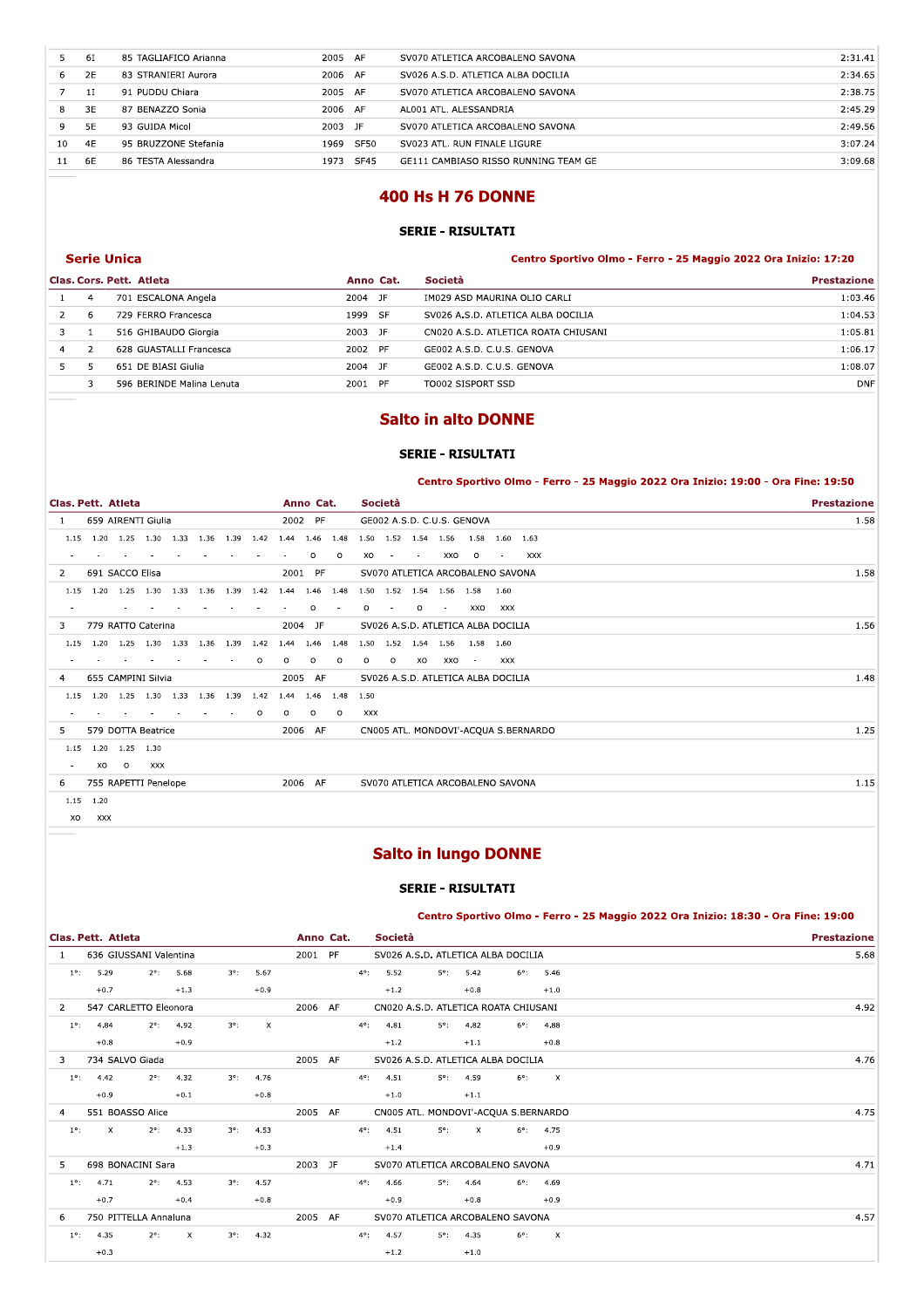# Peso Kg 3.000 ALLIEVE

#### **SERIE - RISULTATI**

### Centro Sportivo Olmo - Ferro - 25 Maggio 2022 Ora Inizio: 18:30 - Ora Fine: 18:47

| Clas. Pett. Atleta                                                     | Anno Cat.     | Società                                    | <b>Prestazione</b> |  |
|------------------------------------------------------------------------|---------------|--------------------------------------------|--------------------|--|
| 800 CIPOLLINI Martina                                                  | 2005 AF       | GE002 A.S.D. C.U.S. GENOVA                 | 10.20              |  |
| 9.77<br>$2^{\circ}$ :<br>9.08<br>10.02<br>$3^\circ$ :<br>$1^{\circ}$ : | $4^{\circ}$ : | $6^{\circ}$ : 10.20<br>8.58<br>5°:<br>9.46 |                    |  |
| 705 BRUGNERA Michela                                                   | 2005 AF       | SV070 ATLETICA ARCOBALENO SAVONA           | 8.28               |  |
| $2^{\circ}$ : 8.28<br>$1^{\circ}$<br>$3^\circ$ :<br>$\mathsf{X}$<br>X. | $4^{\circ}$ : | $5^{\circ}$ : 8.08<br>7.13<br>6°:<br>8.13  |                    |  |
| 856 QUARLERI Cinzia                                                    | SF50<br>1972  | PV599 ATL. PAVESE                          | <b>DNS</b>         |  |

# Peso Kg 4.000 DONNE

### **SERIE - RISULTATI**

Centro Sportivo Olmo - Ferro - 25 Maggio 2022 Ora Inizio: 18:30 - Ora Fine: 18:47

|               | Clas. Pett. Atleta |                         |                     |      | Anno Cat.           |       | Società                            |              |               |      | <b>Prestazione</b> |
|---------------|--------------------|-------------------------|---------------------|------|---------------------|-------|------------------------------------|--------------|---------------|------|--------------------|
|               |                    | 857 NIANG Sokhna Mously |                     |      | JF<br>2004          |       | PR068 C.U.S. PARMA                 |              |               |      | 11.46              |
| $1^{\circ}$ : | 10.00              | $2^{\circ}$ : 11.46     | $3^{\circ}$ : 10.01 |      | $4^{\circ}$ :       | 10.74 | $5^\circ$ :                        | $\mathbf{x}$ | $6^{\circ}$ : | 9.10 |                    |
|               |                    | 739 CASTIGLIONI Monica  |                     |      | 1976<br><b>SF45</b> |       | SV058 ATLETICA CERIALE SAN GIORGIO |              |               |      | 9.78               |
| $1^{\circ}$ : | 6.67               | $2^{\circ}$ :<br>6.63   | $3^\circ$ :         | 6.67 | $4^{\circ}$ :       | 6.71  | $5^\circ$ :                        | 6.91         | 6°:           | 9.78 |                    |
|               |                    | 767 PACCINO Sabrina     |                     |      | <b>SF45</b><br>1977 |       | SV058 ATLETICA CERIALE SAN GIORGIO |              |               |      | 6.49               |
| $1^{\circ}$   | 6.19               | 6.34<br>$2^{\circ}$ :   | $3^\circ$ :         | 6.49 | $4^{\circ}$ :       |       | $5^\circ$ :<br>X                   | 5.95         | 6°:           | 6.28 |                    |

# **Staffetta 4X100 DONNE**

### **SERIE - RISULTATI**

|  | <b>Serie Unica</b>                                            | Centro Sportivo Olmo - Ferro - 25 Maggio 2022 Ora Inizio: 20:20 |                                      |                    |
|--|---------------------------------------------------------------|-----------------------------------------------------------------|--------------------------------------|--------------------|
|  | Clas. Cors. Pett. Atleti                                      | Cat.                                                            | <b>Società</b>                       | <b>Prestazione</b> |
|  | 5 BOASSO Alice - DOTTA Beatrice - GROSSO Paola - ROA' Rebecca | AF                                                              | CN005 ATL. MONDOVI'-ACQUA S.BERNARDO | 52.76              |
|  |                                                               |                                                                 |                                      |                    |

## **Staffetta 4X400 DONNE**

#### **SERIE**

|  | Serie Unica                                                                  | Centro Sportivo Olmo - Ferro - 25 Maggio 2022 Ora Inizio: 21:00 |                                    |             |  |  |
|--|------------------------------------------------------------------------------|-----------------------------------------------------------------|------------------------------------|-------------|--|--|
|  | Clas. Cors. Pett. Atleti                                                     | Cat.                                                            | Società                            | Prestazione |  |  |
|  | 80 CAMPINI Silvia - STRANIERI Martina - FERRO Francesca - PONSICCHI Giuditta | -SF                                                             | SV026 A.S.D. ATLETICA ALBA DOCILIA | 3:53.72     |  |  |

### 200m UOMINI

#### **SERIE - RISULTATI**

|    | Serie 1 |                             |            | Centro Sportivo Olmo - Ferro - 25 Maggio 2022 Ora Inizio: 19:45 - Vento: -0.8 |                    |  |  |  |
|----|---------|-----------------------------|------------|-------------------------------------------------------------------------------|--------------------|--|--|--|
|    |         | Clas. Cors. Pett. Atleta    | Anno Cat.  | <b>Società</b>                                                                | <b>Prestazione</b> |  |  |  |
|    |         | 738 BIANCARDI Luca          | 2000 PM    | SV070 ATLETICA ARCOBALENO SAVONA                                              | 21.66              |  |  |  |
|    |         | 768 MODONESI Marco          | 2003 JM    | SV026 A.S.D. ATLETICA ALBA DOCILIA                                            | 22.78              |  |  |  |
|    | -6      | 660 BOZZINI Daniele Christi | 2001 PM    | SV070 ATLETICA ARCOBALENO SAVONA                                              | 23.65              |  |  |  |
| 4  |         | 557 DELL'AGNOLA Jonathan    | 2006 AM    | CN005 ATL. MONDOVI'-ACQUA S.BERNARDO                                          | 23.70              |  |  |  |
| 5. |         | 599 PASOUATO Stefano        | 1982 SM40  | SV070 ATLETICA ARCOBALENO SAVONA                                              | 24.51              |  |  |  |
|    | 4       | 456 CERRI Valter            | JM<br>2003 | CN005 ATL. MONDOVI'-ACQUA S.BERNARDO                                          | <b>DNS</b>         |  |  |  |

### Serie 2

### Centro Sportivo Olmo - Ferro - 25 Maggio 2022 Ora Inizio: 19:47 - Vento: -0.6

|   | Clas. Cors. Pett. Atleta |                      |         | Anno Cat. | Società                             | <b>Prestazione</b> |
|---|--------------------------|----------------------|---------|-----------|-------------------------------------|--------------------|
|   |                          | 841 VACCARI Federico | 2006    | AM        | SV070 ATLETICA ARCOBALENO SAVONA    | 24.20              |
|   |                          | 592 MATTONE Andrea   | 1995 SM |           | NO020 TEAM ATLETICO-MERCURIO NOVARA | 24.62              |
|   |                          | 744 PALMIERE Achille | 2006    | AM        | SV070 ATLETICA ARCOBALENO SAVONA    | 24.69              |
| 4 |                          | 716 CAFFI Andrea     | 2004    | JM.       | IM030 A.S. 'FOCE' SANREMO           | 24.80              |
|   | 6                        | 591 MACALUSO Paolo   | 1971    | SM50      | GE002 A.S.D. C.U.S. GENOVA          | 24.91              |
| 6 |                          | 735 NAPOLI Gabriele  | 2004    | JM        | SV026 A.S.D. ATLETICA ALBA DOCILIA  | 26.95              |

# Serie 3

## Centro Sportivo Olmo - Ferro - 25 Maggio 2022 Ora Inizio: 19:50 - Vento: +0.9

|                | Clas. Cors. Pett. Atleta | Anno Cat.           | Società                          | <b>Prestazione</b> |
|----------------|--------------------------|---------------------|----------------------------------|--------------------|
|                | 662 ZETTI Leonardo       | 2005<br>AM          | GE016 ATL. UNIVERSALE DON BOSCO  | 25.13              |
|                | 669 PESCE Gabriele       | 2004<br>JM.         | SV070 ATLETICA ARCOBALENO SAVONA | 25.42              |
| $\overline{a}$ | 707 BASHMETA Emanuel     | 2006<br>AM          | IM030 A.S. 'FOCE' SANREMO        | 25.58              |
|                | 605 LETIZIA Alessandro   | <b>SM45</b><br>1974 | GE002 A.S.D. C.U.S. GENOVA       | 25.59              |
|                | 853 TORTORELLI Matteo    | SM65<br>1955        | MI670 DK RUNNERS MILANO          | 29.73              |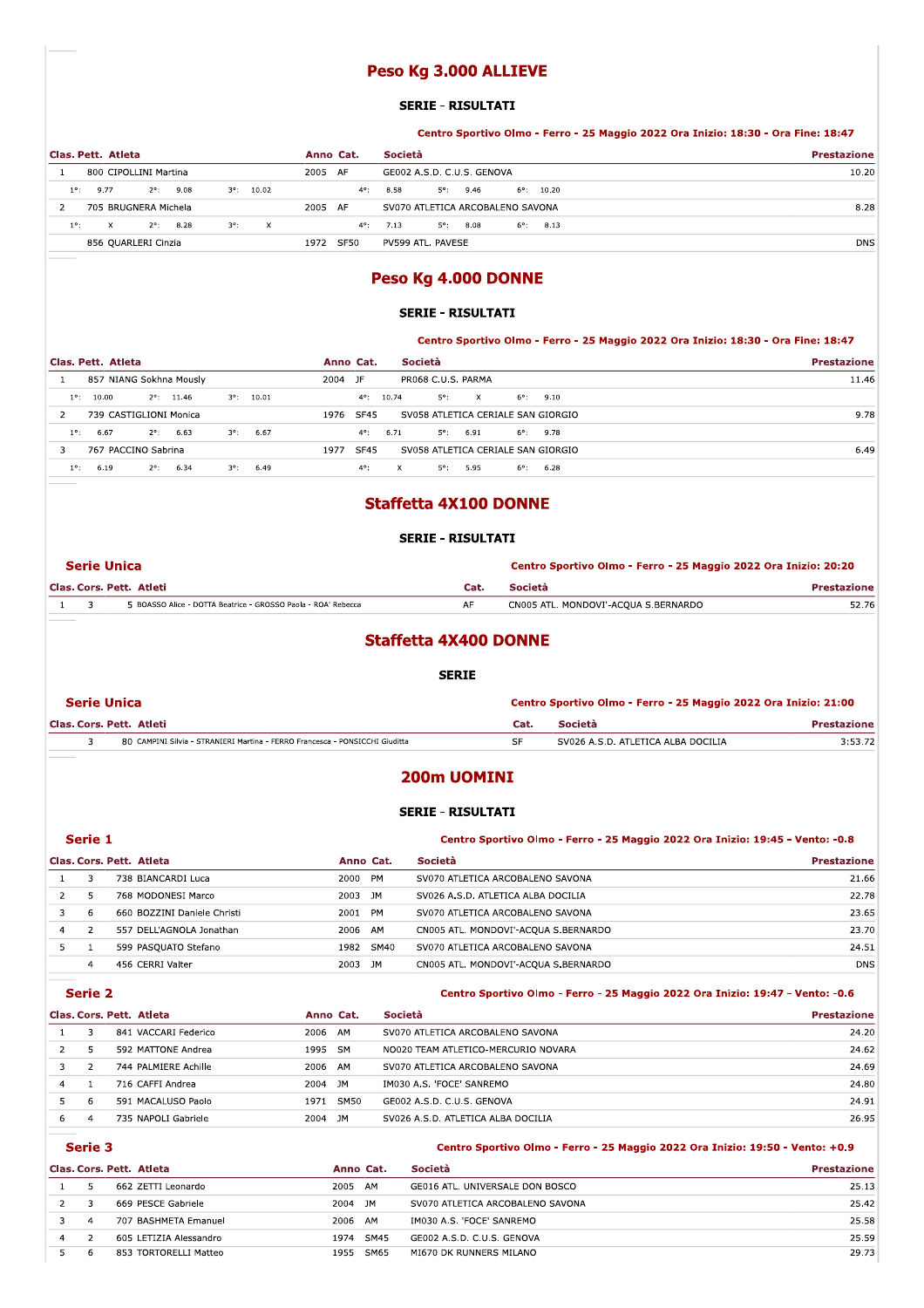|                | $\mathbf{1}$   | 610 GUALDI Marco         | 1953                | SM65<br>GE017 GRUPPO CITTA' DI GENOVA                                                    | 34.07              |
|----------------|----------------|--------------------------|---------------------|------------------------------------------------------------------------------------------|--------------------|
|                | Serie 4        |                          |                     | Centro Sportivo Olmo - Ferro - 25 Maggio 2022 Ora Inizio: 19:53 - Vento: -0.1            |                    |
|                |                | Clas. Cors. Pett. Atleta | Anno Cat.           | Società                                                                                  | <b>Prestazione</b> |
|                | 4              | 535 FONTANA Gabriele     | 2006 AM             | CN005 ATL. MONDOVI'-ACQUA S.BERNARDO                                                     | 27.87              |
| $\mathcal{P}$  | $\mathbf{1}$   | 761 BOERI Domenico Luca  | SM50<br>1972        | SV058 ATLETICA CERIALE SAN GIORGIO                                                       | 32.13              |
| 3              | 2              | 632 MONTALDO Riccardo    | <b>SM55</b><br>1964 | GE111 CAMBIASO RISSO RUNNING TEAM GE                                                     | 34.09              |
| $\overline{4}$ | 3              | 612 PERRERA Angelo       | SM65<br>1955        | <b>GE055 MARATONETI GENOVESI</b>                                                         | 38.26              |
|                | Serie 5        | Clas. Cors. Pett. Atleta | Anno Cat.           | Centro Sportivo Olmo - Ferro - 25 Maggio 2022 Ora Inizio: 19:55 - Vento: +0.7<br>Società | <b>Prestazione</b> |
|                | 3              | 657 BORDO Gabriele       | 2003 JM             | SV070 ATLETICA ARCOBALENO SAVONA                                                         | 25.57              |
|                | $\overline{4}$ | 619 MANZINO Luca         | 1995<br><b>SM</b>   | SV070 ATLETICA ARCOBALENO SAVONA                                                         | 27.04              |
| 2              |                |                          |                     |                                                                                          |                    |

| Clas. Cors. Pett. Atleta |  |                    | Anno Cat. |           | <b>Società</b>                   | <b>Prestazione</b> |
|--------------------------|--|--------------------|-----------|-----------|----------------------------------|--------------------|
|                          |  | 657 BORDO Gabriele | 2003      | JM        | SV070 ATLETICA ARCOBALENO SAVONA | 25.57              |
|                          |  | 619 MANZINO Luca   | 1995      | <b>SM</b> | SV070 ATLETICA ARCOBALENO SAVONA | 27.04              |
|                          |  | 854 FERRARI Valter | 1957      | SM65      | MI271 LA MICHETTA                | 30.15              |

|                |                | Clas. Cors. Pett. Atleta    | Anno Cat.           | Società                              |                                     | <b>Prestazione</b> |
|----------------|----------------|-----------------------------|---------------------|--------------------------------------|-------------------------------------|--------------------|
| $\mathbf{1}$   | 3              | 657 BORDO Gabriele          | 2003 JM             | SV070 ATLETICA ARCOBALENO SAVONA     |                                     | 25.57              |
| $\overline{2}$ | $\overline{4}$ | 619 MANZINO Luca            | 1995 SM             | SV070 ATLETICA ARCOBALENO SAVONA     |                                     | 27.04              |
| 3              | $\overline{2}$ | 854 FERRARI Valter          | 1957 SM65           | MI271 LA MICHETTA                    |                                     | 30.15              |
|                |                | <b>RIEPILOGO</b>            |                     |                                      | <b>Centro Sportivo Olmo - Ferro</b> |                    |
|                |                | Clas. Cors. Pett. Atleta    | Anno Cat.           | Società                              | <b>Prestazione</b>                  | <b>Vento</b>       |
| -1             | 3              | 738 BIANCARDI Luca          | 2000 PM             | SV070 ATLETICA ARCOBALENO SAVONA     | 21.66                               | $-0.8$             |
| $\overline{2}$ | 5              | 768 MODONESI Marco          | 2003 JM             | SV026 A.S.D. ATLETICA ALBA DOCILIA   | 22.78                               | $-0.8$             |
| 3              | 6              | 660 BOZZINI Daniele Christi | 2001 PM             | SV070 ATLETICA ARCOBALENO SAVONA     | 23.65                               | $-0.8$             |
| $\overline{4}$ | $\overline{2}$ | 557 DELL'AGNOLA Jonathan    | 2006 AM             | CN005 ATL. MONDOVI'-ACQUA S.BERNARDO | 23.70                               | $-0.8$             |
| 5.             | 3              | 841 VACCARI Federico        | 2006 AM             | SV070 ATLETICA ARCOBALENO SAVONA     | 24.20                               | $-0.6$             |
| 6              | $\mathbf{1}$   | 599 PASQUATO Stefano        | 1982 SM40           | SV070 ATLETICA ARCOBALENO SAVONA     | 24.51                               | $-0.8$             |
| 7              | 5              | 592 MATTONE Andrea          | 1995 SM             | NO020 TEAM ATLETICO-MERCURIO NOVARA  | 24.62                               | -0.6               |
| 8              | $\overline{2}$ | 744 PALMIERE Achille        | 2006 AM             | SV070 ATLETICA ARCOBALENO SAVONA     | 24.69                               | $-0.6$             |
| 9              | $\mathbf{1}$   | 716 CAFFI Andrea            | 2004<br>JM.         | IM030 A.S. 'FOCE' SANREMO            | 24.80                               | $-0.6$             |
| 10             | 6              | 591 MACALUSO Paolo          | 1971 SM50           | GE002 A.S.D. C.U.S. GENOVA           | 24.91                               | $-0.6$             |
| 11             | 5              | 662 ZETTI Leonardo          | 2005 AM             | GE016 ATL. UNIVERSALE DON BOSCO      | 25.13                               | $+0.9$             |
| 12             | 3              | 669 PESCE Gabriele          | 2004<br>JM          | SV070 ATLETICA ARCOBALENO SAVONA     | 25.42                               | $+0.9$             |
| 13             | 3              | 657 BORDO Gabriele          | 2003 JM             | SV070 ATLETICA ARCOBALENO SAVONA     | 25.57                               | $+0.7$             |
| 14             | $\overline{4}$ | 707 BASHMETA Emanuel        | 2006 AM             | IM030 A.S. 'FOCE' SANREMO            | 25.58                               | $+0.9$             |
| 15             | $\overline{2}$ | 605 LETIZIA Alessandro      | <b>SM45</b><br>1974 | GE002 A.S.D. C.U.S. GENOVA           | 25.59                               | $+0.9$             |
| 16             | $\overline{4}$ | 735 NAPOLI Gabriele         | 2004<br>JM.         | SV026 A.S.D. ATLETICA ALBA DOCILIA   | 26.95                               | $-0.6$             |
| 17             | $\overline{4}$ | 619 MANZINO Luca            | 1995 SM             | SV070 ATLETICA ARCOBALENO SAVONA     | 27.04                               | $+0.7$             |
| 18             | 4              | 535 FONTANA Gabriele        | 2006 AM             | CN005 ATL. MONDOVI'-ACQUA S.BERNARDO | 27.87                               | $-0.1$             |
| 19             | 6              | 853 TORTORELLI Matteo       | 1955 SM65           | MI670 DK RUNNERS MILANO              | 29.73                               | $+0.9$             |
| 20             | 2              | 854 FERRARI Valter          | 1957 SM65           | MI271 LA MICHETTA                    | 30.15                               | $+0.7$             |
| 21             | $\mathbf{1}$   | 761 BOERI Domenico Luca     | 1972<br><b>SM50</b> | SV058 ATLETICA CERIALE SAN GIORGIO   | 32.13                               | $-0.1$             |
| 22             | 1              | 610 GUALDI Marco            | SM65<br>1953        | GE017 GRUPPO CITTA' DI GENOVA        | 34.07                               | $+0.9$             |
| 23             | $\overline{2}$ | 632 MONTALDO Riccardo       | <b>SM55</b><br>1964 | GE111 CAMBIASO RISSO RUNNING TEAM GE | 34.09                               | $-0.1$             |
| 24             | 3              | 612 PERRERA Angelo          | 1955 SM65           | GE055 MARATONETI GENOVESI            | 38.26                               | $-0.1$             |
|                | 4              | 456 CERRI Valter            | 2003 JM             | CN005 ATL. MONDOVI'-ACQUA S.BERNARDO | <b>DNS</b>                          | $-0.8$             |

# 400m UOMINI

# SERIE - RISULTATI

|                          |                |                          | 400m UOMINI |                                                                 |                    |  |  |  |  |  |
|--------------------------|----------------|--------------------------|-------------|-----------------------------------------------------------------|--------------------|--|--|--|--|--|
| <b>SERIE - RISULTATI</b> |                |                          |             |                                                                 |                    |  |  |  |  |  |
|                          | Serie 1        |                          |             | Centro Sportivo Olmo - Ferro - 25 Maggio 2022 Ora Inizio: 17:55 |                    |  |  |  |  |  |
|                          |                |                          |             |                                                                 |                    |  |  |  |  |  |
|                          |                | Clas. Cors. Pett. Atleta | Anno Cat.   | Società                                                         | <b>Prestazione</b> |  |  |  |  |  |
|                          | 3              | 656 FORNACA Dario Matteo | 2000 PM     | GE002 A.S.D. C.U.S. GENOVA                                      | 49.39              |  |  |  |  |  |
| $\mathcal{P}$            | $\overline{4}$ | 645 LAMA Federico        | 2003 JM     | GE002 A.S.D. C.U.S. GENOVA                                      | 51.27              |  |  |  |  |  |
| 3                        | 5.             | 634 MORANDO Mirko        | 2003 JM     | SV070 ATLETICA ARCOBALENO SAVONA                                | 51.36              |  |  |  |  |  |
| 4                        | 6              | 752 OBERTI Stefano       | 2003 JM     | SV070 ATLETICA ARCOBALENO SAVONA                                | 52.36              |  |  |  |  |  |

#### 2 4 645 LAMA Federico 2003 JM GE002 A.S.D. C.U.S. GENOVA<br>
3 5 634 MORANDO Mirko 2003 JM SV070 ATLETICA ARCOBALENO SAVONA<br>
4 6 752 OBERTI Stefano 2003 JM SV070 ATLETICA ARCOBALENO SAVONA 51.35<br>
52.36<br>
52.36 ST2 MAMINO Chris UZ PM GEUUZ A.S.D. C.U.S. GENOVA  $\overline{a}$ 2 4 774 ZUNINO Alessio U3 JM  $SU(70)$  ATLETICA ARCOBALENO SAVONA  $SU(70)$ 3 5 635 SCIRI Nicolo 1998 SM SVU/U ATLETICA ARCOBALENO SAVONA **ANDER A CONSTRUENT A CONSTRUENT AND A CONSTRUENT** SZ.48 4 6 545 GIORDANENGO Elia 2005 AM CNUZU A.S.D. ATLETICA ROATA CHIUSANI CHRONIC CONTROL CHANGE OF THE SET ON SALE SALE 5 2 517 FICANO Armin UD AM CNUS4 CLUB 800  $\sim$  54.00  $54.00$

|   | 4              | 774 ZUNINO Alessio          | 2003 JM |         |           | SV070 ATLETICA ARCOBALENO SAVONA                                | 52.44                                      |
|---|----------------|-----------------------------|---------|---------|-----------|-----------------------------------------------------------------|--------------------------------------------|
|   | 5              | 635 SCIRI Nicolo            | 1998 SM |         |           | SV070 ATLETICA ARCOBALENO SAVONA                                | 52.48                                      |
| 4 | 6              | 545 GIORDANENGO Elia        | 2005 AM |         |           | CN020 A.S.D. ATLETICA ROATA CHIUSANI                            | 53.91                                      |
| 5 | 2              | 517 FICANO Armin            | 2006 AM |         |           | CN054 CLUB 800 ASD                                              | 54.00                                      |
|   | Serie 3        |                             |         |         |           | Centro Sportivo Olmo - Ferro - 25 Maggio 2022 Ora Inizio: 18:05 |                                            |
|   |                |                             |         |         |           |                                                                 |                                            |
|   |                | Clas, Cors, Pett, Atleta    |         |         | Anno Cat. | Società                                                         | <b>Prestazione</b>                         |
|   | 3              | 760 BOTTA Andrea            |         | 2004 JM |           | SV070 ATLETICA ARCOBALENO SAVONA                                | 55.41                                      |
|   | 6              | 699 BREZZO Francesco        |         | 2006 AM |           | IM029 ASD MAURINA OLIO CARLI                                    |                                            |
|   | 5              | 807 NUCIFORA Samuele        |         | 2004 JM |           | SV070 ATLETICA ARCOBALENO SAVONA                                |                                            |
|   | $\overline{4}$ | 759 RODRIGUEZ ALVAREZ Carlo |         | 2006 AM |           | SV070 ATLETICA ARCOBALENO SAVONA                                |                                            |
|   | $\mathcal{P}$  | 661 CONTE Luca              |         | 2005 AM |           | SV070 ATLETICA ARCOBALENO SAVONA                                | 56.89<br>58.10<br><b>DNS</b><br><b>DNS</b> |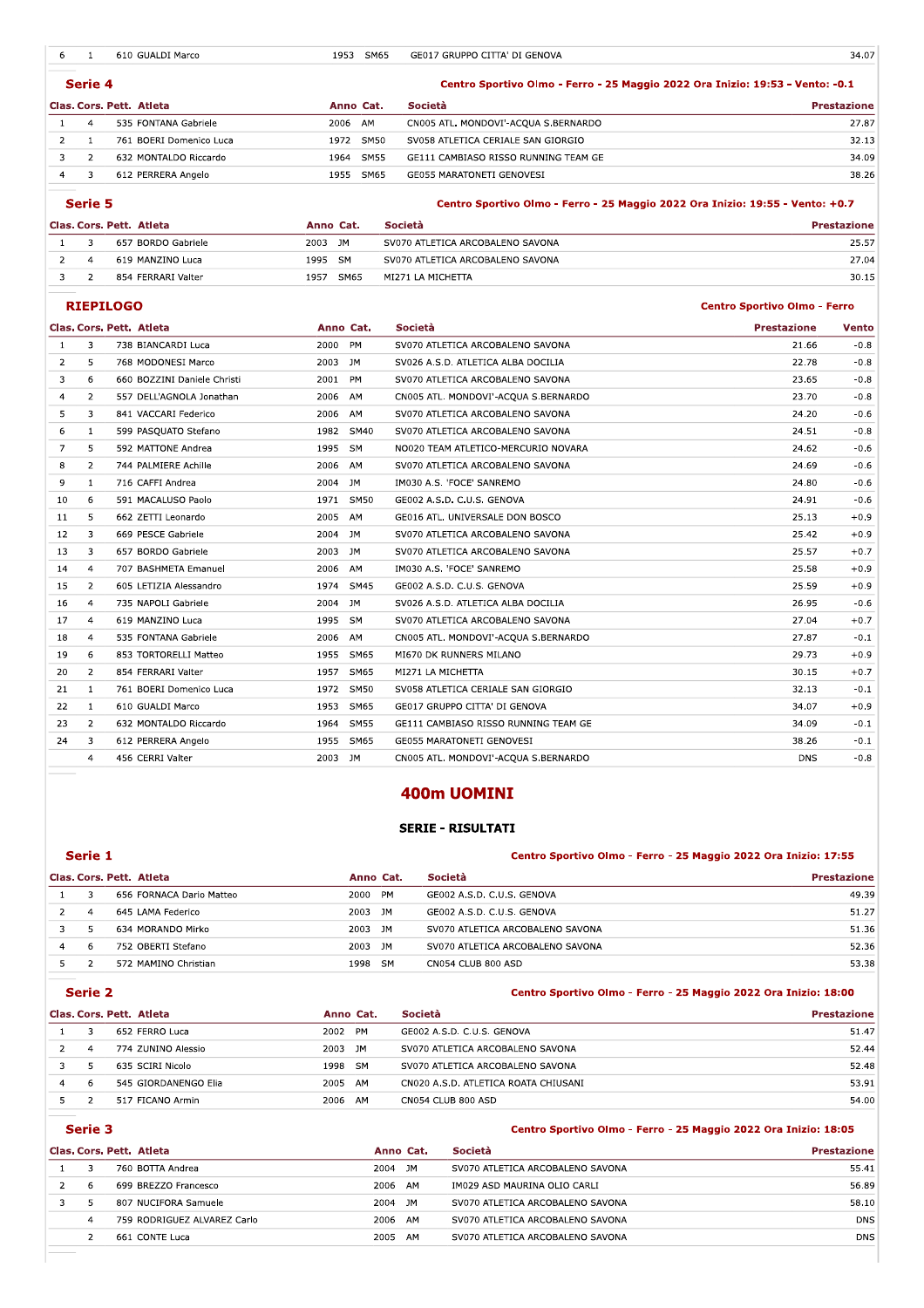### **RIEPILOGO**

#### **Centro Sportivo Olmo - Ferro**

|                |                | Clas. Cors. Pett. Atleta    |         | Anno Cat. | Società                              | <b>Prestazione</b> |
|----------------|----------------|-----------------------------|---------|-----------|--------------------------------------|--------------------|
|                | 3              | 656 FORNACA Dario Matteo    | 2000 PM |           | GE002 A.S.D. C.U.S. GENOVA           | 49.39              |
| $\overline{2}$ | $\overline{4}$ | 645 LAMA Federico           | 2003 JM |           | GE002 A.S.D. C.U.S. GENOVA           | 51.27              |
| 3              | 5              | 634 MORANDO Mirko           | 2003 JM |           | SV070 ATLETICA ARCOBALENO SAVONA     | 51.36              |
| 4              | 3              | 652 FERRO Luca              | 2002 PM |           | GE002 A.S.D. C.U.S. GENOVA           | 51.47              |
| 5              | 6              | 752 OBERTI Stefano          | 2003 JM |           | SV070 ATLETICA ARCOBALENO SAVONA     | 52.36              |
| 6              | $\overline{4}$ | 774 ZUNINO Alessio          | 2003 JM |           | SV070 ATLETICA ARCOBALENO SAVONA     | 52.44              |
|                | 5              | 635 SCIRI Nicolo            | 1998 SM |           | SV070 ATLETICA ARCOBALENO SAVONA     | 52.48              |
| 8              | $\mathbf{2}$   | 572 MAMINO Christian        | 1998    | SM        | CN054 CLUB 800 ASD                   | 53.38              |
| 9              | 6              | 545 GIORDANENGO Elia        | 2005 AM |           | CN020 A.S.D. ATLETICA ROATA CHIUSANI | 53.91              |
| 10             | 2              | 517 FICANO Armin            | 2006 AM |           | CN054 CLUB 800 ASD                   | 54.00              |
| 11             | 3              | 760 BOTTA Andrea            | 2004 JM |           | SV070 ATLETICA ARCOBALENO SAVONA     | 55.41              |
| 12             | 6              | 699 BREZZO Francesco        | 2006 AM |           | IM029 ASD MAURINA OLIO CARLI         | 56.89              |
| 13             | 5              | 807 NUCIFORA Samuele        | 2004 JM |           | SV070 ATLETICA ARCOBALENO SAVONA     | 58.10              |
|                | $\overline{4}$ | 759 RODRIGUEZ ALVAREZ Carlo | 2006 AM |           | SV070 ATLETICA ARCOBALENO SAVONA     | <b>DNS</b>         |
|                | $\overline{2}$ | 661 CONTE Luca              | 2005 AM |           | SV070 ATLETICA ARCOBALENO SAVONA     | <b>DNS</b>         |
|                |                |                             |         |           |                                      |                    |

# 800m UOMINI

### **SERIE - RISULTATI**

### Serie 1

Centro Sportivo Olmo - Ferro - 25 Maggio 2022 Ora Inizio: 20:45

|    |    | Clas. Cors. Pett. Atleta   | Anno Cat.    | Società                              | <b>Prestazione</b> |
|----|----|----------------------------|--------------|--------------------------------------|--------------------|
|    | 3I | 40 BENADDI Samir           | 2000<br>PM   | SV070 ATLETICA ARCOBALENO SAVONA     | 1:53.80            |
|    | 4I | 30 REGHIN Nicolo           | 2002<br>PM   | SV070 ATLETICA ARCOBALENO SAVONA     | 1:54.35            |
| 3  | 51 | 32 MATARAZZO Vincenzo Mari | 2004 JM      | CN020 A.S.D. ATLETICA ROATA CHIUSANI | 1:54.75            |
| 4  | 4E | 33 ZAGARELLA Pietro Giovan | 2004 JM      | IM029 ASD MAURINA OLIO CARLI         | 1:57.72            |
| 5. | 3E | 10 CUTRUPI Marco           | 2003<br>JM   | GE017 GRUPPO CITTA' DI GENOVA        | 1:58.75            |
| 6  | 61 | 25 BASALTO Andrea          | 2005<br>AM   | GE012 ATLETICA LEVANTE               | 2:00.70            |
|    | 11 | 22 GALLO Ivano             | 2002 PM      | CN054 CLUB 800 ASD                   | 2:01.40            |
| 8  | 2E | 34 CAVAGNA Andrea          | 2003<br>JM.  | IM029 ASD MAURINA OLIO CARLI         | 2:01.56            |
| 9  | 5E | 29 DI VITA Gabriele        | 2006<br>AM   | SV070 ATLETICA ARCOBALENO SAVONA     | 2:03.66            |
| 10 | 6E | 27 BOGGIONE Eligio         | 1981<br>SM40 | CN005 ATL. MONDOVI'-ACQUA S.BERNARDO | 2:08.06            |
| 11 | 1E | 18 OLIVARI Matia           | 2004<br>JM   | <b>GE012 ATLETICA LEVANTE</b>        | 2:13.30            |
|    | 21 | 28 LANFRANCONI Enrico      | 1994 SM      | SV070 ATLETICA ARCOBALENO SAVONA     | <b>DNF</b>         |
|    |    |                            |              |                                      |                    |

### Serie 2

## Centro Sportivo Olmo - Ferro - 25 Maggio 2022 Ora Inizio: 20:50 Prestazione

|                |           | Clas. Cors. Pett. Atleta | Anno Cat.  |             | Società                              | <b>Prestazione</b> |
|----------------|-----------|--------------------------|------------|-------------|--------------------------------------|--------------------|
|                | 4I        | 20 CARDONE Simone        | JM<br>2004 |             | IM029 ASD MAURINA OLIO CARLI         | 2:18.06            |
| $\overline{2}$ | 3I        | 26 PORRO Roberto         | 1970       | <b>SM50</b> | GE111 CAMBIASO RISSO RUNNING TEAM GE | 2:18.42            |
| 3              | 2I        | 19 BENENTE Fabrizio      | 1966       | SM55        | GE140 DELTA SPEDIZIONI               | 2:23.67            |
| 4              | 51        | 38 LOMBARDO Giuseppe     | 1956       | SM65        | <b>GE055 MARATONETI GENOVESI</b>     | 2:24.16            |
| 5.             | 6E        | 17 DURANTE Luca          | 1992 SM    |             | SV070 ATLETICA ARCOBALENO SAVONA     | 2:24.52            |
| 6              | 2E        | 97 SCARELLA Luca         | 2006 AM    |             | IM029 ASD MAURINA OLIO CARLI         | 2:24.77            |
|                | 4E        | 36 VERARDO Alberto       | 2005 AM    |             | GE016 ATL. UNIVERSALE DON BOSCO      | 2:25.88            |
| 8              | 61        | 37 ISOLICA Andrea        | 1973       | SM45        | SV058 ATLETICA CERIALE SAN GIORGIO   | 2:25.92            |
| 9              | <b>5E</b> | 39 DE MARTINO Pasquale   | 1956       | SM65        | GE111 CAMBIASO RISSO RUNNING TEAM GE | 2:50.66            |
| 10             | 3E        | 21 REPETTO Massimo       | 1957       | SM65        | GE055 MARATONETI GENOVESI            | 3:01.62            |
| 11             | 1I        | 24 PERRERA Angelo        | 1955       | SM65        | GE055 MARATONETI GENOVESI            | 3:12.77            |

# **RIEPILOGO**

#### **Centro Sportivo Olmo - Ferro**

|    |           | Clas. Cors. Pett. Atleta   | Anno Cat.  | Società                              | <b>Prestazione</b> |
|----|-----------|----------------------------|------------|--------------------------------------|--------------------|
|    | 3I        | 40 BENADDI Samir           | 2000 PM    | SV070 ATLETICA ARCOBALENO SAVONA     | 1:53.80            |
| 2  | 4I        | 30 REGHIN Nicolo           | 2002 PM    | SV070 ATLETICA ARCOBALENO SAVONA     | 1:54.35            |
| 3  | 51        | 32 MATARAZZO Vincenzo Mari | 2004 JM    | CN020 A.S.D. ATLETICA ROATA CHIUSANI | 1:54.75            |
| 4  | 4E        | 33 ZAGARELLA Pietro Giovan | 2004 JM    | IM029 ASD MAURINA OLIO CARLI         | 1:57.72            |
| 5  | 3E        | 10 CUTRUPI Marco           | 2003 JM    | GE017 GRUPPO CITTA' DI GENOVA        | 1:58.75            |
| 6  | 61        | 25 BASALTO Andrea          | 2005 AM    | <b>GE012 ATLETICA LEVANTE</b>        | 2:00.70            |
| 7  | 11        | 22 GALLO Ivano             | 2002 PM    | CN054 CLUB 800 ASD                   | 2:01.40            |
| 8  | <b>2E</b> | 34 CAVAGNA Andrea          | 2003 JM    | IM029 ASD MAURINA OLIO CARLI         | 2:01.56            |
| 9  | 5E        | 29 DI VITA Gabriele        | 2006 AM    | SV070 ATLETICA ARCOBALENO SAVONA     | 2:03.66            |
| 10 | 6E        | 27 BOGGIONE Eligio         | 1981 SM40  | CN005 ATL. MONDOVI'-ACQUA S.BERNARDO | 2:08.06            |
| 11 | 1E        | 18 OLIVARI Matia           | 2004 JM    | <b>GE012 ATLETICA LEVANTE</b>        | 2:13.30            |
| 12 | 4I        | 20 CARDONE Simone          | 2004 JM    | IM029 ASD MAURINA OLIO CARLI         | 2:18.06            |
| 13 | 3I        | 26 PORRO Roberto           | 1970 SM50  | GE111 CAMBIASO RISSO RUNNING TEAM GE | 2:18.42            |
| 14 | <b>21</b> | 19 BENENTE Fabrizio        | 1966 SM55  | GE140 DELTA SPEDIZIONI               | 2:23.67            |
| 15 | 51        | 38 LOMBARDO Giuseppe       | 1956 SM65  | GE055 MARATONETI GENOVESI            | 2:24.16            |
| 16 | 6E        | 17 DURANTE Luca            | 1992 SM    | SV070 ATLETICA ARCOBALENO SAVONA     | 2:24.52            |
| 17 | 2E        | 97 SCARELLA Luca           | AM<br>2006 | IM029 ASD MAURINA OLIO CARLI         | 2:24.77            |
| 18 | 4E        | 36 VERARDO Alberto         | 2005<br>AM | GE016 ATL. UNIVERSALE DON BOSCO      | 2:25.88            |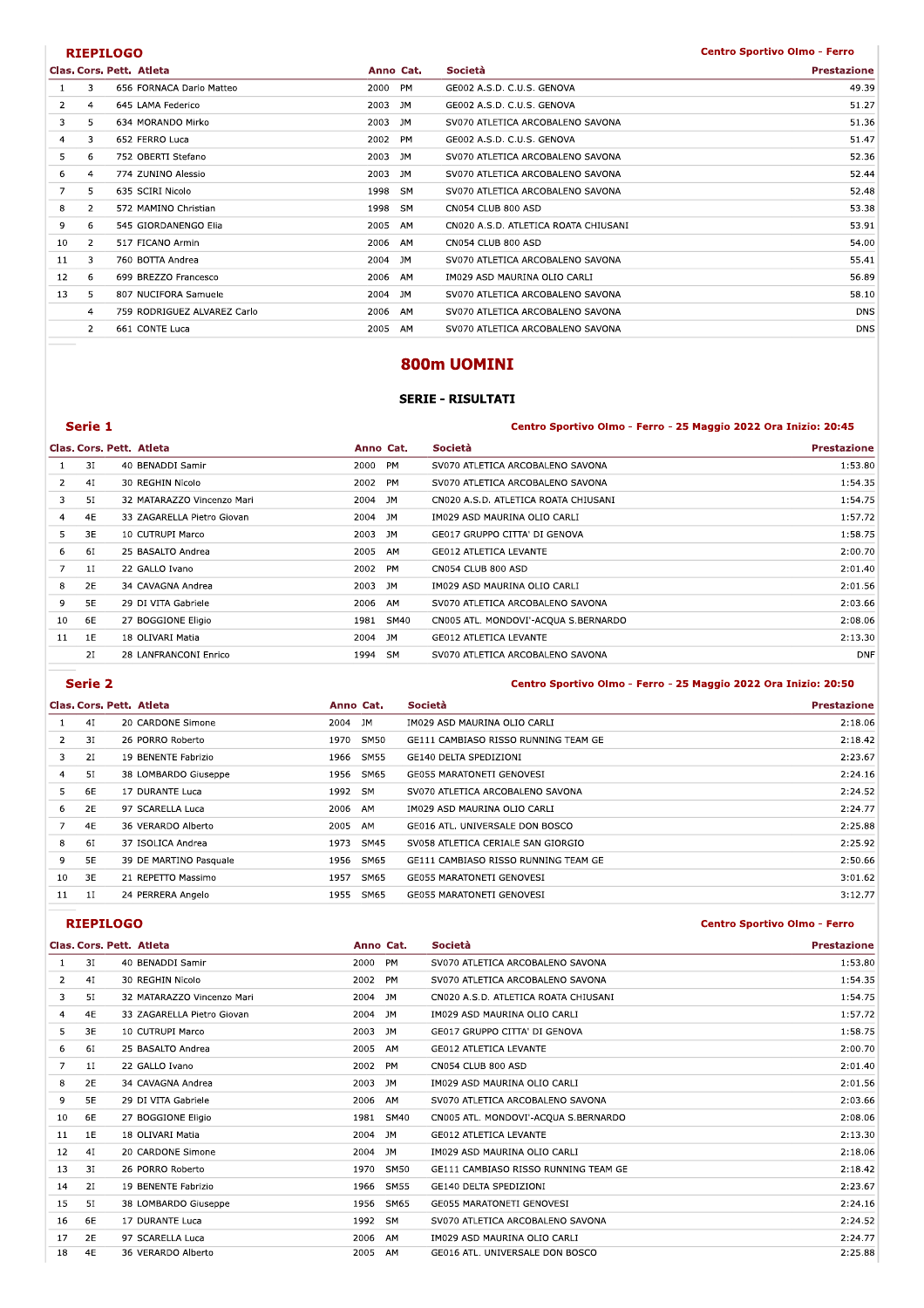| 19 | 61        | 37 ISOLICA Andrea      | 1973 | SM45      | SV058 ATLETICA CERIALE SAN GIORGIO   | 2:25.92    |
|----|-----------|------------------------|------|-----------|--------------------------------------|------------|
| 20 | <b>5E</b> | 39 DE MARTINO Pasquale | 1956 | SM65      | GE111 CAMBIASO RISSO RUNNING TEAM GE | 2:50.66    |
| 21 | 3E        | 21 REPETTO Massimo     | 1957 | SM65      | GE055 MARATONETI GENOVESI            | 3:01.62    |
| 22 | <b>1I</b> | 24 PERRERA Angelo      | 1955 | SM65      | <b>GE055 MARATONETI GENOVESI</b>     | 3:12.77    |
|    | 21        | 28 LANFRANCONI Enrico  | 1994 | <b>SM</b> | SV070 ATLETICA ARCOBALENO SAVONA     | <b>DNF</b> |
|    |           |                        |      |           |                                      |            |
|    |           |                        |      |           | 400 Hs H 84 ALLIEVI                  |            |
|    |           |                        |      |           |                                      |            |
|    |           |                        |      |           | <b>SERIE - RISULTATI</b>             |            |
|    |           |                        |      |           |                                      |            |

# 400 Hs H 84 ALLIEVI

#### SERIE - RISULTATI

|                |                    |                                                | <u>JLNIL - NIJULIAII</u>                                        |                    |
|----------------|--------------------|------------------------------------------------|-----------------------------------------------------------------|--------------------|
|                |                    |                                                | Centro Sportivo Olmo - Ferro - 25 Maggio 2022 Ora Inizio: 17:30 |                    |
|                |                    |                                                | Società                                                         | <b>Prestazione</b> |
| 3              | 590 SEMPIO Tommaso |                                                | NO020 TEAM ATLETICO-MERCURIO NOVARA                             | 59.59              |
| 2              | 706 GENOVA Antonio |                                                | IM030 A.S. 'FOCE' SANREMO                                       | 59.69              |
| 5              | 694 GIACOSA Marco  |                                                | IM029 ASD MAURINA OLIO CARLI                                    | 1:02.16            |
| $\overline{a}$ | 758 PARODI Nicolo  | 2006                                           | SV090 ATLETICA VAL LERRONE                                      | 1:07.35            |
|                |                    |                                                | <b>400 Hs H 91 UOMINI</b><br><b>SERIE - RISULTATI</b>           |                    |
|                |                    | <b>Serie Unica</b><br>Clas. Cors. Pett. Atleta | Anno Cat.<br>2005 AM<br>2005 AM<br>2006 AM<br>AM                |                    |

# 400 Hs H 91 UOMINI

## SERIE - RISULTATI

#### erie Unica abcorde and the second term of the Centro Sportivo Olmo - Ferro - 25 Maggio 2022 Ora Inizio: 17:25

|                |               | Clas. Cors. Pett. Atleta | Anno Cat. |           | Società                                                 | <b>Prestazione</b> |
|----------------|---------------|--------------------------|-----------|-----------|---------------------------------------------------------|--------------------|
|                | 3             | 503 CARENA Stefano       | 1995      | <b>SM</b> | TO226 SAFATLETICA PIEMONTE ASD                          | 52.37              |
| $\overline{2}$ | 4             | 531 DIALLO Allassane     | 1999      | <b>SM</b> | CN020 A.S.D. ATLETICA ROATA CHIUSANI                    | 52.70              |
| 3              | 5.            | 717 REBAGLIATI Francesco | 1996      | <b>SM</b> | SV070 ATLETICA ARCOBALENO SAVONA                        | 54.26              |
| 4              | $\mathcal{P}$ | 725 DI CRESCENZO Damiano | 2004      | JM        | SV070 ATLETICA ARCOBALENO SAVONA                        | 57.80              |
| 5              |               | 593 MATTONE Andrea       | 1995      | <b>SM</b> | NO020 TEAM ATLETICO-MERCURIO NOVARA                     | 1:05.22            |
|                | 6             | 663 OLIVIERI Estifanos   | 2003      | JM        | GE002 A.S.D. C.U.S. GENOVA                              | <b>DNS</b>         |
|                |               |                          |           |           | <b>Salto in alto UOMINI</b><br><b>SERIE - RISULTATI</b> |                    |

# Salto in alto UOMINI

#### SERIE - RISULTATI

#### Centro Sportivo Olmo - Ferro - 25 Maggio 2022 Ora Inizio: 20:00 - Ora Fine: 20:33

|                    |                |        |                             |    |               |        |        |      |         |           | <b>SERIE - RISULTATI</b>                                                          |                    |
|--------------------|----------------|--------|-----------------------------|----|---------------|--------|--------|------|---------|-----------|-----------------------------------------------------------------------------------|--------------------|
|                    |                |        |                             |    |               |        |        |      |         |           | Centro Sportivo Olmo - Ferro - 25 Maggio 2022 Ora Inizio: 20:00 - Ora Fine: 20:33 |                    |
| Clas. Pett. Atleta |                |        |                             |    |               |        |        |      |         | Anno Cat. | Società                                                                           | <b>Prestazione</b> |
| $\mathbf{1}$       |                |        | 629 LUMINOSO Simone         |    |               |        |        |      | 1996 SM |           | LI035 ATL.LIBERTAS UNICUSANO LIVORNO                                              | 2.00               |
| 1.60               |                |        | 1.70 1.75 1.80 1.85         |    | 1.90 1.93     | 1.96   | 1.99   | 2.00 | 2.08    |           |                                                                                   |                    |
|                    |                |        |                             | XO | $\sim$ $\sim$ | $\sim$ | $\sim$ | XXO  | XXX     |           |                                                                                   |                    |
| 2                  |                |        | 756 SAETTONE Nicolo'        |    |               |        |        |      | 2002 PM |           | SV070 ATLETICA ARCOBALENO SAVONA                                                  | 1.75               |
| 1.60               | 1.70           | 1.75   | 1.80                        |    |               |        |        |      |         |           |                                                                                   |                    |
| $\circ$            | $\circ$        | XXO    | <b>XXX</b>                  |    |               |        |        |      |         |           |                                                                                   |                    |
| 3                  |                |        | 627 BASSO Edoardo           |    |               |        |        |      | 2001 PM |           | GE002 A.S.D. C.U.S. GENOVA                                                        | 1.70               |
|                    | 1.60 1.70 1.75 |        |                             |    |               |        |        |      |         |           |                                                                                   |                    |
| $\sim$             | XO             | XXX    |                             |    |               |        |        |      |         |           |                                                                                   |                    |
| 4                  |                |        | 345 GUALDI Francesco        |    |               |        |        |      | 2004 JM |           | SV070 ATLETICA ARCOBALENO SAVONA                                                  | 1.60               |
|                    | 1.60 1.70      |        |                             |    |               |        |        |      |         |           |                                                                                   |                    |
| $\circ$            | <b>XXX</b>     |        |                             |    |               |        |        |      |         |           |                                                                                   |                    |
|                    |                |        | 847 CARRA ECHEVARRIA Martin |    |               |        |        |      | 1996 SM |           | SV026 A.S.D. ATLETICA ALBA DOCILIA                                                | <b>NM</b>          |
| 1.60               |                |        | 1.70 1.75 1.80              |    |               |        |        |      |         |           |                                                                                   |                    |
| $\sim$             | $\sim$         | $\sim$ | XXX                         |    |               |        |        |      |         |           |                                                                                   |                    |
|                    |                |        |                             |    |               |        |        |      |         |           |                                                                                   |                    |
|                    |                |        |                             |    |               |        |        |      |         |           | <b>Salto in lungo UOMINI</b>                                                      |                    |

# Salto in lungo UOMINI

### SERIE - RISULTATI

## Centro Sportivo Olmo - Ferro - 25 Maggio 2022 Ora Inizio: 17:25 - Ora Fine: 18:15

|                | Clas. Pett. Atleta |                         |                    |             |                           |         | Anno Cat.     |              | Società                    |        |                                      |                  | <b>Prestazione</b> |
|----------------|--------------------|-------------------------|--------------------|-------------|---------------------------|---------|---------------|--------------|----------------------------|--------|--------------------------------------|------------------|--------------------|
| -1.            |                    | 507 CERRI Valter        |                    |             |                           | 2003 JM |               |              |                            |        | CN005 ATL. MONDOVI'-ACQUA S.BERNARDO |                  | 7.01               |
| $1^{\circ}$ :  | 6.53               | $2^{\circ}$ :           | 6.60               | $3^\circ$ : | 7.01                      |         | $4^{\circ}$ : | $\mathsf{X}$ | $5^\circ$ :                | 4.70   | $6^{\circ}$ :                        | 6.56             |                    |
|                | $+0.5$             |                         | $+1.0$             |             | $+1.2$                    |         |               |              |                            | $+0.8$ |                                      | $+0.7$           |                    |
| 2              |                    | 623 GIRARDI Francesco   |                    |             |                           | 2000    | PM            |              |                            |        | SV070 ATLETICA ARCOBALENO SAVONA     |                  | 6.55               |
| $1^{\circ}$ :  | 5.97               | $2^{\circ}$ :           | 6.41               | $3^\circ$ : | 6.32                      |         | $4^{\circ}$ : | 5.98         | $5^\circ$ :                | 6.54   | $6^{\circ}$ :                        | 6.55             |                    |
|                | $+0.8$             |                         | $-0.5$             |             | $+1.5$                    |         |               | $+0.9$       |                            | $+1.1$ |                                      | $+0.6$           |                    |
| 3              |                    | 621 PAPANICOLAOU Adreas |                    |             |                           | 1993    | SM            |              |                            |        | SV070 ATLETICA ARCOBALENO SAVONA     |                  | 6.26               |
| $1^{\circ}$ :  | 6.26               |                         | $2^{\circ}$ : 5.41 | $3^\circ$ : | $\boldsymbol{\mathsf{X}}$ |         | $4^{\circ}$ : | $\mathsf{X}$ | $5^\circ$ :                | $\sim$ | $6^\circ$ :                          | $\sim$ 100 $\pm$ |                    |
|                | $+0.5$             |                         | $+0.9$             |             |                           |         |               |              |                            |        |                                      |                  |                    |
| $\overline{4}$ |                    | 606 PERTILE Fabrizio    |                    |             |                           | 1977    | SM45          |              | GE002 A.S.D. C.U.S. GENOVA |        |                                      |                  | 5.95               |
| $1^{\circ}$ :  | 5.62               | $2^{\circ}$ :           | 5.78               | $3^\circ$ : | 5.67                      |         | $4^{\circ}$ : | 5.57         | $5^\circ$ :                | 5.95   | $6^{\circ}$ :                        | 5.89             |                    |
|                | $+0.8$             |                         | $+1.0$             |             | $+1.0$                    |         |               | $+0.9$       |                            | $+1.5$ |                                      | $+0.0$           |                    |
|                |                    |                         |                    |             |                           |         |               |              |                            |        |                                      |                  |                    |
|                |                    |                         |                    |             |                           |         |               |              |                            |        |                                      |                  |                    |
|                |                    |                         |                    |             |                           |         |               |              |                            |        |                                      |                  |                    |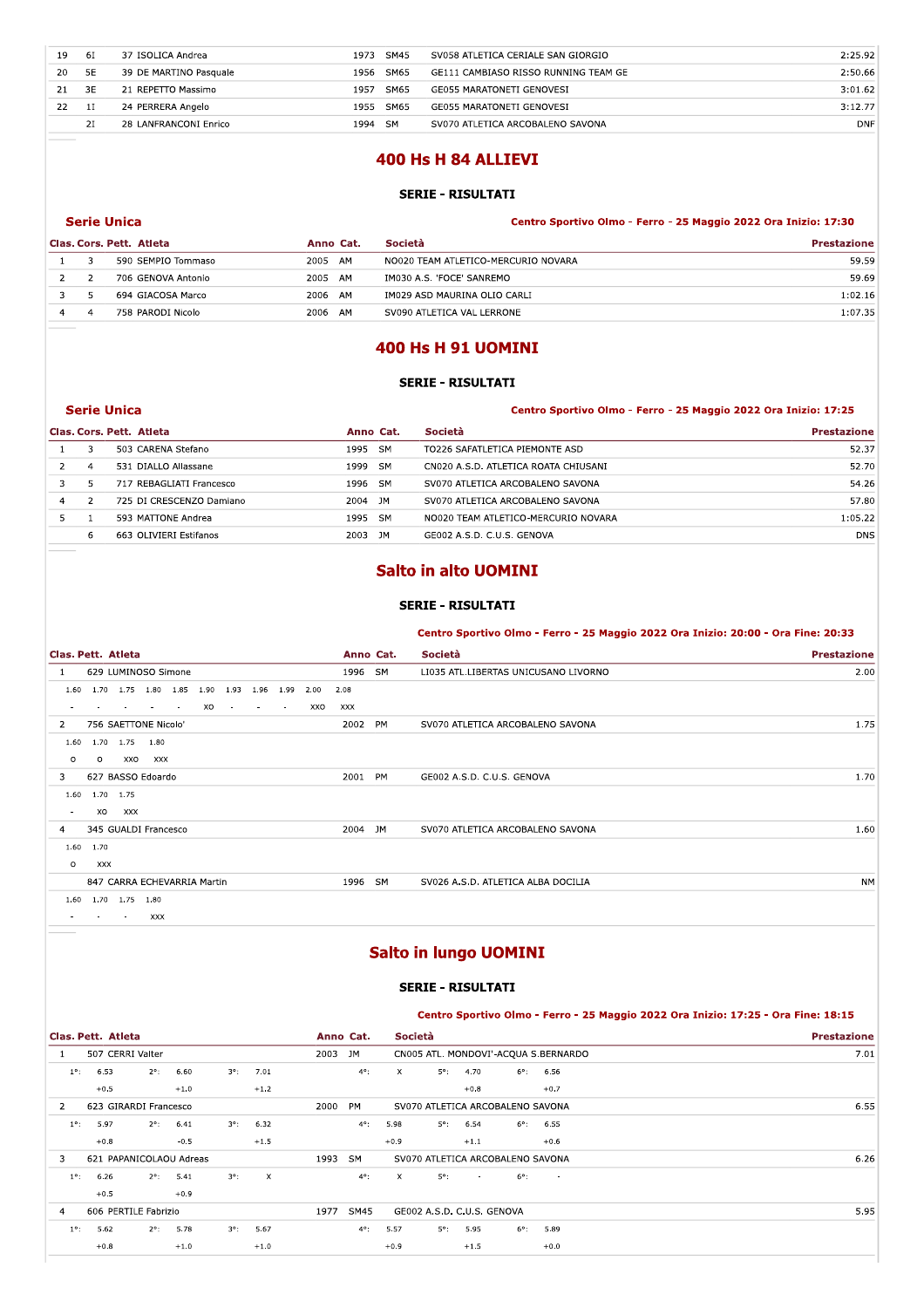| $2^\circ$ :<br>$1^{\circ}$ :<br>5.60<br>5.73<br>$3^\circ$ :<br>5.57                                         | 2004 JM<br>SV070 ATLETICA ARCOBALENO SAVONA<br>$4^{\circ}$ :<br>5.54<br>$5^\circ$ :<br>5.80<br>$6^{\circ}$ :<br>5.64 | 5.80 |
|-------------------------------------------------------------------------------------------------------------|----------------------------------------------------------------------------------------------------------------------|------|
| $-0.3$<br>$+0.8$<br>$+1.0$                                                                                  | $-0.4$<br>$+1.3$<br>$+1.5$                                                                                           |      |
| 626 CARBINI Daniele<br>6                                                                                    | 1995 SM<br>SV026 A.S.D. ATLETICA ALBA DOCILIA                                                                        | 5.61 |
| $\boldsymbol{\times}$<br>$\boldsymbol{\mathsf{X}}$<br>$2^{\circ}$ :<br>$1^{\circ}$ :<br>$3^\circ$ :<br>5.61 | $4^{\circ}$ :<br>$\boldsymbol{\mathsf{X}}$<br>$5^{\circ}$ :<br>5.53<br>$6^\circ$ :<br>5.53                           |      |
| $+1.0$                                                                                                      | $-0.1$<br>$+1.1$                                                                                                     |      |
| 846 SCOLA Tommaso<br>$\overline{7}$                                                                         | 2006 AM<br>SV070 ATLETICA ARCOBALENO SAVONA                                                                          | 5.58 |
| $\mathsf{x}$<br>$2^{\circ}$ :<br>5.30<br>$3^\circ$ :<br>5.52<br>$1^{\circ}$ :                               | $4^{\circ}$ :<br>$\boldsymbol{\mathsf{x}}$<br>$5^{\circ}$ :<br>5.39<br>$6^{\circ}$ : 5.58                            |      |
| $+1.0$<br>$+0.8$                                                                                            | $+1.2$<br>$+0.5$                                                                                                     |      |
| 723 RUSSO Stefano<br>8                                                                                      | 2002 PM<br>SV026 A.S.D. ATLETICA ALBA DOCILIA                                                                        | 5.55 |
| 5.32<br>5.55<br>5.40<br>$2^{\circ}$ :<br>$3^\circ$ :<br>$1^{\circ}$ :                                       | 5°:<br>$4^{\circ}$ :<br>5.47<br>5.50<br>$6^{\circ}$ : 5.51                                                           |      |
| $+0.4$<br>$+0.0$<br>$+1.0$                                                                                  | $+0.7$<br>$+0.9$<br>$+0.6$                                                                                           |      |
| 740 PITTELLA Eugenio<br>9                                                                                   | 2005 AM<br>SV070 ATLETICA ARCOBALENO SAVONA                                                                          | 5.29 |
| 5.29<br>5.11<br>$1^{\circ}$ :<br>5.09<br>$2^{\circ}$ :<br>$3^\circ$ :                                       |                                                                                                                      |      |
| $+0.9$<br>$+1.5$<br>$+0.9$                                                                                  |                                                                                                                      |      |
| 741 PEROTTO Gabriele<br>10                                                                                  | 2005 AM<br>SV070 ATLETICA ARCOBALENO SAVONA                                                                          | 5.04 |
| 4.87<br>$2^{\circ}$ :<br>5.04<br>$3^\circ$ :<br>5.02<br>$1^\circ$ :                                         |                                                                                                                      |      |
| $+0.5$<br>$+1.0$<br>$+0.7$                                                                                  |                                                                                                                      |      |
| 618 PASQUARETTA Gaetano<br>11                                                                               | 1965 SM55<br>GE002 A.S.D. C.U.S. GENOVA                                                                              | 3.40 |
| 3.40<br>$2^{\circ}$ :<br>$\boldsymbol{\mathsf{X}}$<br>$3^\circ$ :<br>3.14<br>$1^{\circ}$ :                  |                                                                                                                      |      |
| $+0.0$<br>$+0.9$                                                                                            |                                                                                                                      |      |
|                                                                                                             |                                                                                                                      |      |

# Peso Kg 5.000 ALLIEVI + SM60-69

### SERIE - RISULTATI

### Centro Sportivo Olmo - Ferro - 25 Maggio 2022 Ora Inizio: 19:00 - Ora Fine: 19:20

|               | Clas. Pett. Atleta   |               |                     |             |                    |         | Anno Cat. | Società                                                                                       | <b>Prestazione</b> |
|---------------|----------------------|---------------|---------------------|-------------|--------------------|---------|-----------|-----------------------------------------------------------------------------------------------|--------------------|
| -1            | 726 PICCARDI Daniele |               |                     |             |                    | 2005 AM |           | SV070 ATLETICA ARCOBALENO SAVONA                                                              | 10.13              |
| $1^\circ$ :   | 9.74                 |               | $2^{\circ}$ : 9.84  | $3^\circ$ : | 10.13              |         |           | $5^{\circ}$ : 9.75<br>$6^{\circ}$ : 9.04<br>$\mathbf{x}$<br>$4^{\circ}$ :                     |                    |
| 2             | 123 BOLLA Davide     |               |                     |             |                    | 2006 AM |           | SV070 ATLETICA ARCOBALENO SAVONA                                                              | 10.02              |
| $1^{\circ}$ : | 9.66                 |               | $2^{\circ}$ : 10.02 | $3^\circ$ : | 9.98               |         |           | $4^{\circ}$ : 9.45<br>$5^{\circ}$ : 9.53<br>$6^{\circ}$ : 9.46                                |                    |
| 3             | 525 AMBROSIO Marco   |               |                     |             |                    | 2005 AM |           | CN005 ATL. MONDOVI'-ACQUA S.BERNARDO                                                          | 8.21               |
| $1^{\circ}$ : | $\mathbf{x}$         |               | $2^{\circ}$ : 7.88  | $3^\circ$ : | 8.21               |         |           | $5^\circ$ :<br>$\mathbf{X}$<br>$\mathsf{X}$<br>$\mathsf{X}$<br>$6^{\circ}$ :<br>$4^{\circ}$ : |                    |
| 4             | 608 BERTUZZO Flavio  |               |                     |             |                    | 1958    | SM60      | SV021 ATLETICA CAIRO                                                                          | 7.41               |
|               | $1^{\circ}$ : 6.92   | $2^{\circ}$ : | $\mathsf{X}$        |             | $3^{\circ}$ : 7.37 |         |           | $4^{\circ}$ : 7.28<br>$5^{\circ}$ : 7.16<br>$6^{\circ}$ : 7.41                                |                    |
|               | 709 PARIS Samuele    |               |                     |             |                    | 2006 AM |           | IM029 ASD MAURINA OLIO CARLI                                                                  | <b>DNS</b>         |
|               | 702 COPPOLA Davide   |               |                     |             |                    | 2005 AM |           | IM029 ASD MAURINA OLIO CARLI                                                                  | <b>DNS</b>         |

# Peso kg 6.000 JUNIORES UOMINI

### SERIE - RISULTATI

### Centro Sportivo Olmo - Ferro - 25 Maggio 2022 Ora Inizio: 19:00 - Ora Fine: 19:20

|                       |                     |                     |           |     |                                      |     |                               |             |        | Centro Sportivo Olmo - Ferro - 25 Maggio 2022 Ora Inizio: 19:00 - Ora Fine: 19:20 |
|-----------------------|---------------------|---------------------|-----------|-----|--------------------------------------|-----|-------------------------------|-------------|--------|-----------------------------------------------------------------------------------|
| Clas. Pett. Atleta    |                     |                     | Anno Cat. |     | Società                              |     |                               |             |        | <b>Prestazione</b>                                                                |
| 570 SANFELICI Edoardo |                     |                     | 2003 JM   |     | CN020 A.S.D. ATLETICA ROATA CHIUSANI |     |                               |             |        | 13.51                                                                             |
| $1^{\circ}$ :<br>X.   | $2^{\circ}$ : 13.26 | $3^{\circ}$ : 13.51 |           |     | $4^{\circ}$ : 12.59                  | 5°: | $\mathbf{x}$ and $\mathbf{x}$ | $6^\circ$ : | $\sim$ |                                                                                   |
| 703 CARRAI Nicholas   |                     |                     | 2004      | JM. | SV070 ATLETICA ARCOBALENO SAVONA     |     |                               |             |        | <b>DNS</b>                                                                        |
|                       |                     |                     |           |     | Peso Kg 7.260 UOMINI                 |     |                               |             |        |                                                                                   |

# Peso Kg 7.260 UOMINI

#### SERIE - RISULTATI

### Centro Sportivo Olmo - Ferro - 25 Maggio 2022 Ora Inizio: 19:00 - Ora Fine: 19:20

|                                            | Centro Sportivo Olmo - Ferro - 25 Maggio 2022 Ora Inizio: 19:00 - Ora Fine: 19:20   |                    |
|--------------------------------------------|-------------------------------------------------------------------------------------|--------------------|
| Clas. Pett. Atleta                         | Società<br>Anno Cat.                                                                | <b>Prestazione</b> |
| 718 GIUSTO Davide                          | 1996 SM<br>SV026 A.S.D. ATLETICA ALBA DOCILIA                                       | 10.59              |
| 9.97<br>$2^{\circ}$ : 10.42<br>$1^\circ$ : | $3^{\circ}$ : 10.59<br>$4^{\circ}$ : X<br>$5^{\circ}$ : 9.78<br>$6^{\circ}$ : 10.20 |                    |
| 624 MUSSO Giordano                         | 1998 SM<br>GE002 A.S.D. C.U.S. GENOVA                                               | <b>DNS</b>         |

# Staffetta 4X100 UOMINI

## SERIE - RISULTATI

| Serie Unica |                                                                                     | Centro Sportivo Olmo - Ferro - 25 Maggio 2022 Ora Inizio: 20:27 |                                  |                    |  |
|-------------|-------------------------------------------------------------------------------------|-----------------------------------------------------------------|----------------------------------|--------------------|--|
|             | Clas. Cors. Pett. Atleti                                                            | Cat.                                                            | <b>Società</b>                   | <b>Prestazione</b> |  |
|             | 6 CARRAI Nicholas - BOZZINI Daniele Christi - MORANDO Mirko - PAPANICOLAOU Adreas   | SΜ                                                              | SV070 ATLETICA ARCOBALENO SAVONA | 45.38              |  |
|             | 3 PITTELLA Eugenio - MARCHETTI Alessandro - RODRIGUEZ ALVAREZ Carlo - SCOLA Tommaso | AM                                                              | SV070 ATLETICA ARCOBALENO SAVONA | 46.50              |  |

# Staffetta 4X400 UOMINI

SERIE - RISULTATI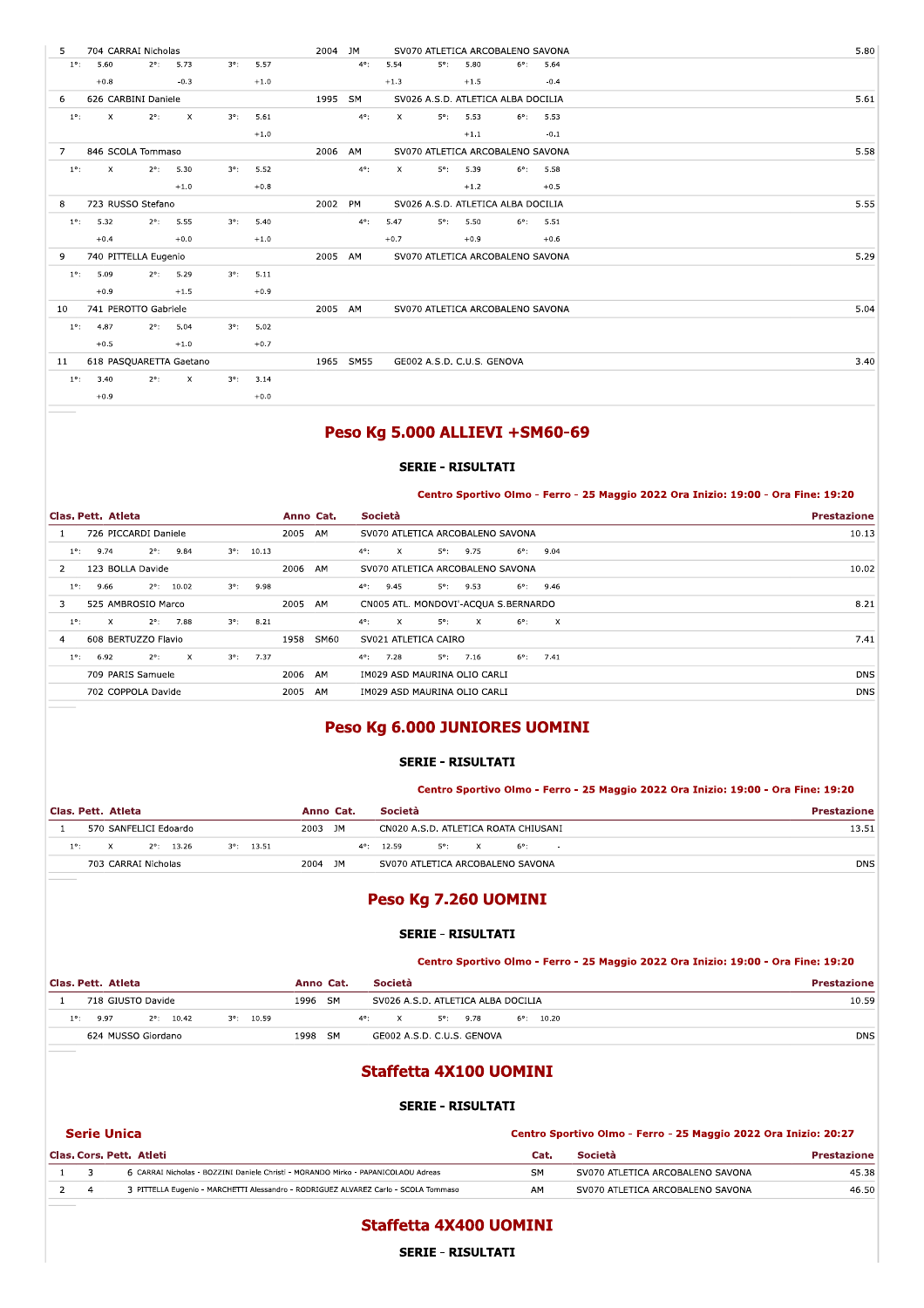|  | <b>Serie Unica</b>                                                                      | Centro Sportivo Olmo - Ferro - 25 Maggio 2022 Ora Inizio: 21:05 |                                  |                    |  |  |
|--|-----------------------------------------------------------------------------------------|-----------------------------------------------------------------|----------------------------------|--------------------|--|--|
|  | Clas. Cors. Pett. Atleti                                                                | Cat.                                                            | Società                          | <b>Prestazione</b> |  |  |
|  | 79 BIANCARDI Luca - REBAGLIATI Francesco - AYOTADE Adeshola - ZUNINO Marco              | <b>SM</b>                                                       | SV070 ATLETICA ARCOBALENO SAVONA | 3:21.04            |  |  |
|  | 81 PALMIERE Achille - RODRIGUEZ ALVAREZ Carlo - MARCHETTI Alessandro - VACCARI Federico | AM                                                              | SV070 ATLETICA ARCOBALENO SAVONA | 3:51.10            |  |  |
|  |                                                                                         |                                                                 |                                  |                    |  |  |

# **80m CADETTE**

### **SERIE - RISULTATI**

|   | Serie 1 |                          |           | Centro Sportivo Olmo - Ferro - 25 Maggio 2022 Ora Inizio: 19:00 - Vento: +1.0 |                    |  |
|---|---------|--------------------------|-----------|-------------------------------------------------------------------------------|--------------------|--|
|   |         | Clas. Cors. Pett. Atleta | Anno Cat. | <b>Società</b>                                                                | <b>Prestazione</b> |  |
|   | 3       | 569 SERALE Virginia      | 2007 CF   | CN020 A.S.D. ATLETICA ROATA CHIUSANI                                          | 10.76              |  |
|   |         | 666 RATTO Alice          | 2007 CF   | GE010 ATHLE TEAM GENOVA ASD                                                   | 10.86              |  |
|   | -6      | 601 ROSSI Letizia        | 2008 CF   | VC049 BUGELLA SPORT                                                           | 10.89              |  |
| 4 |         | 817 DE FERRARI Ludovica  | 2007 CF   | SV026 A.S.D. ATLETICA ALBA DOCILIA                                            | 10.99              |  |
|   | 4       | 602 BRUSASCA Angelica    | 2007 CF   | <b>VC049 BUGELLA SPORT</b>                                                    | 11.02              |  |
| 6 |         | 680 MARCHIOLE' Camilla   | 2007 CF   | SV026 A.S.D. ATLETICA ALBA DOCILIA                                            | 11.40              |  |
|   |         |                          |           |                                                                               |                    |  |

#### Serie 2 Centro Sportivo Olmo - Ferro - 25 Maggio 2022 Ora Inizio: 19:05 - Vento: -1.9 Clas. Cors. Pett. Atleta Anno Cat. Società Prestazione 603 GRANERO Azzurra Stella 2007 CF VC049 BUGELLA SPORT  $10.90$  $\,1\,$  $2^{\circ}$  $\overline{\mathbf{c}}$ 842 SIMONCINI Chiara 2008 CF SV026 A.S.D. ATLETICA ALBA DOCILIA 11.01  $\,$  1  $\,$  $\overline{\mathbf{3}}$ 600 AGOSTINETTO Giulia 2007 CF VC049 BUGELLA SPORT 11.06  $\overline{3}$ ÷  $\overline{4}$  $\overline{4}$ 675 VITIELLO Lisa 2008 CF GE010 ATHLE TEAM GENOVA ASD 11.25 Ξ 2008 CF CN005 ATL. MONDOVI'-ACQUA S.BERNARDO  $\overline{\phantom{0}}$ 541 NASI Anna  $11.30$  $6\overline{6}$

2007 CF

|                          | Serie 3       |                          |           | Centro Sportivo Olmo - Ferro - 25 Maggio 2022 Ora Inizio: 19:10 - Vento: -1.0 |                    |  |
|--------------------------|---------------|--------------------------|-----------|-------------------------------------------------------------------------------|--------------------|--|
| Clas. Cors. Pett. Atleta |               |                          | Anno Cat. | Società                                                                       | <b>Prestazione</b> |  |
|                          | 6             | 843 SIMONCINI Sara       | 2008 CF   | SV026 A.S.D. ATLETICA ALBA DOCILIA                                            | 10.98              |  |
|                          | 4             | 798 STIEVANO Giulia      | 2008 CF   | SV026 A.S.D. ATLETICA ALBA DOCILIA                                            | 11.28              |  |
|                          | $\mathcal{P}$ | 670 DAL MAS Francesca    | 2007 CF   | SV026 A.S.D. ATLETICA ALBA DOCILIA                                            | 11.30              |  |
| 4                        | 3             | 845 MIGONE Cecilia Maria | 2008 CF   | SV026 A.S.D. ATLETICA ALBA DOCILIA                                            | 11.33              |  |
| 5                        | 5             | 584 PREVE Alice          | 2008 CF   | CN005 ATL. MONDOVI'-ACOUA S.BERNARDO                                          | 11.71              |  |
| 6.                       |               | 676 SALARIS Francesca    | 2008 CF   | GE010 ATHLE TEAM GENOVA ASD                                                   | 11.91              |  |
|                          |               |                          |           |                                                                               |                    |  |

SV022 CENTRO ATLETICA CELLE LIGURE

 $\overline{D}$ NS

**Centro Sportivo Olmo - Ferro** 

|                          | Serie 4 |                      |           | Centro Sportivo Olmo - Ferro - 25 Maggio 2022 Ora Inizio: 19:15 - Vento: -1.1 |                    |  |
|--------------------------|---------|----------------------|-----------|-------------------------------------------------------------------------------|--------------------|--|
| Clas. Cors. Pett. Atleta |         |                      | Anno Cat. | <b>Società</b>                                                                | <b>Prestazione</b> |  |
|                          | 4       | 508 BAUSONE Marianna | 2008 CF   | CN005 ATL. MONDOVI'-ACQUA S.BERNARDO                                          | 11.89              |  |
|                          |         | 820 FASOLO Sveva     | 2007 CF   | SV023 ATL. RUN FINALE LIGURE                                                  | 11.96              |  |
|                          |         | 747 BOERI Eleonora   | 2007 CF   | SV058 ATLETICA CERIALE SAN GIORGIO                                            | 11.99              |  |
| 4                        | 6       | 844 SIMONCINI Lucia  | 2008 CF   | SV026 A.S.D. ATLETICA ALBA DOCILIA                                            | 12.23              |  |
|                          |         | 795 OCCELLI Ottavia  | 2007 CF   | SV026 A.S.D. ATLETICA ALBA DOCILIA                                            | 12.45              |  |
| 6                        |         | 690 SOFIO Rebecca    | 2007 CF   | GE010 ATHLE TEAM GENOVA ASD                                                   | 12.93              |  |

|                          | Serie 5 |                        |           | Centro Sportivo Olmo - Ferro - 25 Maggio 2022 Ora Inizio: 19:20 - Vento: -1.1 |                    |  |
|--------------------------|---------|------------------------|-----------|-------------------------------------------------------------------------------|--------------------|--|
| Clas. Cors. Pett. Atleta |         |                        | Anno Cat. | Società                                                                       | <b>Prestazione</b> |  |
|                          |         | 689 LEONI Letizia      | 2007 CF   | GE010 ATHLE TEAM GENOVA ASD                                                   | 11.45              |  |
|                          |         | 571 AIMAR Giorgia      | 2008 CF   | CN005 ATL. MONDOVI'-ACQUA S.BERNARDO                                          | 12.60              |  |
|                          | 6       | 808 FRABONI Giulia     | 2008 CF   | SV026 A.S.D. ATLETICA ALBA DOCILIA                                            | 12.69              |  |
| 4                        | 3       | 850 MAZZA Alice        | 2007 CF   | SV026 A.S.D. ATLETICA ALBA DOCILIA                                            | 13.00              |  |
| 5                        | 4       | 581 MARCHISIO Virginia | 2008 CF   | CN005 ATL. MONDOVI'-ACQUA S.BERNARDO                                          | 13.24              |  |
| 6                        |         | 585 GRISERI Elisa      | 2008 CF   | CN005 ATL. MONDOVI'-ACOUA S.BERNARDO                                          | 13.64              |  |

## **RIEPILOGO**

773 ZUCCHINO Asia

 $\overline{5}$ 

|                |                | Clas. Cors. Pett. Atleta   | Società<br>Anno Cat. |                                      | <b>Prestazione</b> | Vento  |
|----------------|----------------|----------------------------|----------------------|--------------------------------------|--------------------|--------|
|                | 3              | 569 SERALE Virginia        | 2007 CF              | CN020 A.S.D. ATLETICA ROATA CHIUSANI | 10.76              | $+1.0$ |
| $\overline{2}$ | $\overline{2}$ | 666 RATTO Alice            | 2007 CF              | GE010 ATHLE TEAM GENOVA ASD          | 10.86              | $+1.0$ |
| 3              | 6              | 601 ROSSI Letizia          | 2008 CF              | <b>VC049 BUGELLA SPORT</b>           | 10.89              | $+1.0$ |
| 4              | 2              | 603 GRANERO Azzurra Stella | 2007 CF              | <b>VC049 BUGELLA SPORT</b>           | 10.90              | $-1.9$ |
| 5.             | 6              | 843 SIMONCINI Sara         | 2008 CF              | SV026 A.S.D. ATLETICA ALBA DOCILIA   | 10.98              | $-1.0$ |
| 6              | 5.             | 817 DE FERRARI Ludovica    | 2007 CF              | SV026 A.S.D. ATLETICA ALBA DOCILIA   | 10.99              | $+1.0$ |
|                | -1             | 842 SIMONCINI Chiara       | 2008 CF              | SV026 A.S.D. ATLETICA ALBA DOCILIA   | 11.01              | $-1.9$ |
| 8              | $\overline{4}$ | 602 BRUSASCA Angelica      | 2007 CF              | VC049 BUGELLA SPORT                  | 11.02              | $+1.0$ |
| 9              | 3              | 600 AGOSTINETTO Giulia     | 2007 CF              | <b>VC049 BUGELLA SPORT</b>           | 11.06              | $-1.9$ |
| 10             | 4              | 675 VITIELLO Lisa          | 2008 CF              | GE010 ATHLE TEAM GENOVA ASD          | 11.25              | $-1.9$ |
| 11             | $\overline{4}$ | 798 STIEVANO Giulia        | 2008 CF              | SV026 A.S.D. ATLETICA ALBA DOCILIA   | 11.28              | $-1.0$ |
| 12             | 6              | 541 NASI Anna              | 2008 CF              | CN005 ATL. MONDOVI'-ACOUA S.BERNARDO | 11.30              | $-1.9$ |
| 12             | 2              | 670 DAL MAS Francesca      | 2007 CF              | SV026 A.S.D. ATLETICA ALBA DOCILIA   | 11.30              | $-1.0$ |
| 14             |                | 845 MIGONE Cecilia Maria   | 2008 CF              | SV026 A.S.D. ATLETICA ALBA DOCILIA   | 11.33              | $-1.0$ |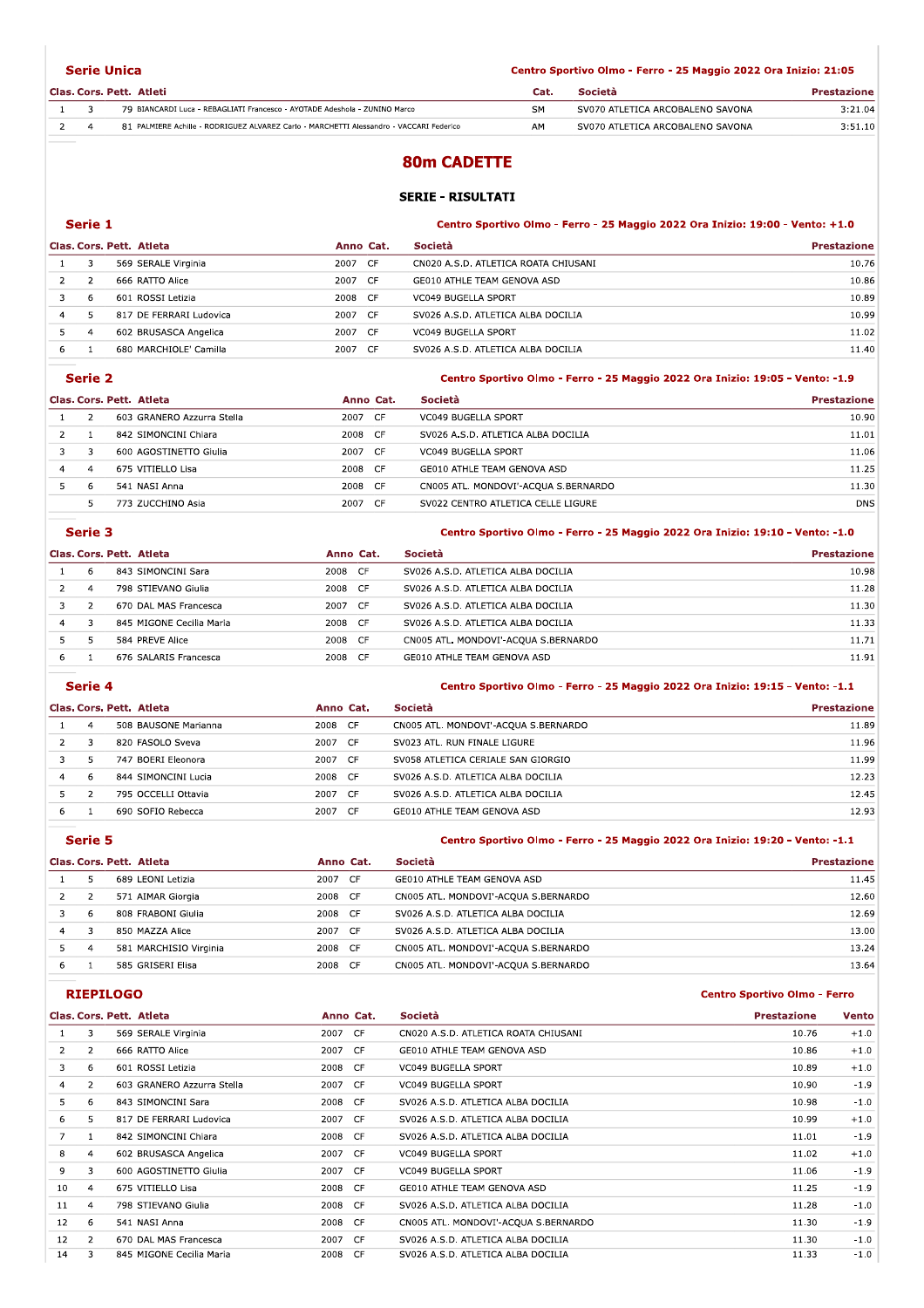| 15 |                | 680 MARCHIOLE' Camilla | 2007 CF | SV026 A.S.D. ATLETICA ALBA DOCILIA    | 11.40      | $+1.0$ |
|----|----------------|------------------------|---------|---------------------------------------|------------|--------|
| 16 | 5.             | 689 LEONI Letizia      | 2007 CF | GE010 ATHLE TEAM GENOVA ASD           | 11.45      | $-1.1$ |
| 17 | 5.             | 584 PREVE Alice        | 2008 CF | CN005 ATL. MONDOVI'-ACQUA S. BERNARDO | 11.71      | $-1.0$ |
| 18 | $\overline{4}$ | 508 BAUSONE Marianna   | 2008 CF | CN005 ATL. MONDOVI'-ACQUA S.BERNARDO  | 11.89      | $-1.1$ |
| 19 |                | 676 SALARIS Francesca  | 2008 CF | GE010 ATHLE TEAM GENOVA ASD           | 11.91      | $-1.0$ |
| 20 | 3              | 820 FASOLO Sveva       | 2007 CF | SV023 ATL. RUN FINALE LIGURE          | 11.96      | $-1.1$ |
| 21 | 5              | 747 BOERI Eleonora     | 2007 CF | SV058 ATLETICA CERIALE SAN GIORGIO    | 11.99      | $-1.1$ |
| 22 | 6              | 844 SIMONCINI Lucia    | 2008 CF | SV026 A.S.D. ATLETICA ALBA DOCILIA    | 12.23      | $-1.1$ |
| 23 | $\overline{2}$ | 795 OCCELLI Ottavia    | 2007 CF | SV026 A.S.D. ATLETICA ALBA DOCILIA    | 12.45      | $-1.1$ |
| 24 | $\overline{2}$ | 571 AIMAR Giorgia      | 2008 CF | CN005 ATL. MONDOVI'-ACQUA S.BERNARDO  | 12.60      | $-1.1$ |
| 25 | 6              | 808 FRABONI Giulia     | 2008 CF | SV026 A.S.D. ATLETICA ALBA DOCILIA    | 12.69      | $-1.1$ |
| 26 |                | 690 SOFIO Rebecca      | 2007 CF | GE010 ATHLE TEAM GENOVA ASD           | 12.93      | $-1.1$ |
| 27 | 3              | 850 MAZZA Alice        | 2007 CF | SV026 A.S.D. ATLETICA ALBA DOCILIA    | 13.00      | $-1.1$ |
| 28 | $\overline{4}$ | 581 MARCHISIO Virginia | 2008 CF | CN005 ATL. MONDOVI'-ACQUA S. BERNARDO | 13.24      | $-1.1$ |
| 29 | 1              | 585 GRISERI Elisa      | 2008 CF | CN005 ATL. MONDOVI'-ACQUA S.BERNARDO  | 13.64      | $-1.1$ |
|    | 5              | 773 ZUCCHINO Asia      | 2007 CF | SV022 CENTRO ATLETICA CELLE LIGURE    | <b>DNS</b> | $-1.9$ |
|    |                |                        |         |                                       |            |        |

# 300 Hs H 76 CADETTE

## **SERIE - RISULTATI**

| Serie 1                               |                     |         |                             | Centro Sportivo Olmo - Ferro - 25 Maggio 2022 Ora Inizio: 17:00 |  |  |
|---------------------------------------|---------------------|---------|-----------------------------|-----------------------------------------------------------------|--|--|
| Clas. Cors. Pett. Atleta<br>Anno Cat. |                     |         | Società                     | <b>Prestazione</b>                                              |  |  |
|                                       | 667 RATTO Alice     | 2007 CF | GE010 ATHLE TEAM GENOVA ASD | 52.68                                                           |  |  |
|                                       | 674 VITIELLO Lisa   | 2008 CF | GE010 ATHLE TEAM GENOVA ASD | 53.45                                                           |  |  |
|                                       | $776$ NOLACCO Luica | 2007 CE | $CUM21$ ATI ETICA CAIDO     | <b>EA 20</b>                                                    |  |  |

| Serie 2 |              |                     |         | Centro Sportivo Olmo - Ferro - 25 Maggio 2022 Ora Inizio: 17:05 |       |
|---------|--------------|---------------------|---------|-----------------------------------------------------------------|-------|
|         | <sup>2</sup> | 777 MALGRATI Giulia | 2008 CF | SV022 CENTRO ATLETICA CELLE LIGURE                              | 55.24 |
|         |              | 776 NOLASCO Luisa   | 2007 CF | SV021 ATLETICA CAIRO                                            | 54.29 |

|                | Clas. Cors. Pett. Atleta | Anno Cat.    | <b>Società</b>                       | <b>Prestazione</b> |
|----------------|--------------------------|--------------|--------------------------------------|--------------------|
|                | 534 GIRAUDO Asia         | 2008 CF      | CN020 A.S.D. ATLETICA ROATA CHIUSANI | 48.93              |
|                | 754 FERRUA Bianca        | 2008 CF      | SV202 ASD ALBENGA RUNNERS            | 49.64              |
| $\overline{a}$ | 568 MAMIEDI Anna Rita    | 2008 CF      | CN005 ATL. MONDOVI'-ACOUA S.BERNARDO | 52.91              |
|                | 654 MERLUZZI Cinzia      | 2008<br>- CF | SV026 A.S.D. ATLETICA ALBA DOCILIA   | 58.59              |

## **RIEPILOGO**

| Clas. Cors. Pett. Atleta |                |                       | Anno Cat. | Società                              | <b>Prestazione</b> |  |
|--------------------------|----------------|-----------------------|-----------|--------------------------------------|--------------------|--|
|                          |                | 534 GIRAUDO Asia      | 2008 CF   | CN020 A.S.D. ATLETICA ROATA CHIUSANI | 48.93              |  |
|                          | 3              | 754 FERRUA Bianca     | 2008 CF   | SV202 ASD ALBENGA RUNNERS            | 49.64              |  |
|                          | 3              | 667 RATTO Alice       | 2007 CF   | GE010 ATHLE TEAM GENOVA ASD          | 52.68              |  |
| 4                        | $\overline{a}$ | 568 MAMIEDI Anna Rita | 2008 CF   | CN005 ATL. MONDOVI'-ACQUA S.BERNARDO | 52.91              |  |
| 5.                       | 5              | 674 VITIELLO Lisa     | 2008 CF   | GE010 ATHLE TEAM GENOVA ASD          | 53.45              |  |
| 6                        | $\overline{a}$ | 776 NOLASCO Luisa     | 2007 CF   | SV021 ATLETICA CAIRO                 | 54.29              |  |
|                          | $\mathcal{L}$  | 777 MALGRATI Giulia   | 2008 CF   | SV022 CENTRO ATLETICA CELLE LIGURE   | 55.24              |  |
| 8                        |                | 654 MERLUZZI Cinzia   | 2008 CF   | SV026 A.S.D. ATLETICA ALBA DOCILIA   | 58.59              |  |

# **Salto in alto CADETTE**

### **SERIE - RISULTATI**

Centro Sportivo Olmo - Ferro - 25 Maggio 2022 Ora Inizio: 17:00 - Ora Fine: 18:00

**Centro Sportivo Olmo - Ferro** 

|                          | Clas. Pett. Atleta |         |                          |                                                      |           |           |         |         | Anno Cat. | Società | <b>Prestazione</b>                   |      |
|--------------------------|--------------------|---------|--------------------------|------------------------------------------------------|-----------|-----------|---------|---------|-----------|---------|--------------------------------------|------|
| -1                       |                    |         | 753 FERRUA Bianca        |                                                      |           |           |         |         | 2008 CF   |         | SV202 ASD ALBENGA RUNNERS            | 1.42 |
| 1.10                     |                    |         |                          | 1.15  1.20  1.25  1.30  1.33  1.36  1.39  1.42  1.44 |           |           |         |         |           |         |                                      |      |
| $\overline{\phantom{a}}$ | $\circ$            | $\circ$ | $\circ$                  | $\circ$                                              | $\circ$   | $\circ$   | $\circ$ | $\circ$ | XXX       |         |                                      |      |
| $\overline{2}$           |                    |         |                          | 677 SALARIS Francesca                                |           |           |         |         | 2008 CF   |         | GE010 ATHLE TEAM GENOVA ASD          | 1.36 |
| 1.10                     | 1.15               |         |                          | 1.20 1.25 1.30 1.33 1.36 1.39                        |           |           |         |         |           |         |                                      |      |
| $\circ$                  | $\circ$            | $\circ$ | $\circ$                  | $\circ$                                              | XO        | XO        | XXX     |         |           |         |                                      |      |
| 3                        |                    |         |                          | 567 MAMIEDI Anna Rita                                |           |           |         |         | 2008 CF   |         | CN005 ATL. MONDOVI'-ACQUA S.BERNARDO | 1.36 |
|                          | $1.10 \quad 1.15$  |         | 1.20 1.25 1.30           |                                                      |           | 1.33 1.36 | 1.39    |         |           |         |                                      |      |
|                          |                    |         | $\overline{\phantom{a}}$ | XXO                                                  | <b>XO</b> | XXO       | XXX     |         |           |         |                                      |      |
| 4                        |                    |         | 823 BOSCO Beatrice       |                                                      |           |           |         |         | 2008 CF   |         | SV023 ATL. RUN FINALE LIGURE         | 1.25 |
| 1.10                     | 1.15               |         | 1.20 1.25 1.30           |                                                      |           |           |         |         |           |         |                                      |      |
| $\circ$                  | $\circ$            | $\circ$ | $\circ$                  | XXX                                                  |           |           |         |         |           |         |                                      |      |
| 5                        |                    |         | 778 MALGRATI Giulia      |                                                      |           |           |         |         | 2008 CF   |         | SV022 CENTRO ATLETICA CELLE LIGURE   | 1.25 |
| 1.10                     | 1.15               |         | 1.20 1.25 1.30           |                                                      |           |           |         |         |           |         |                                      |      |
| XO                       | $\circ$            | XO      | $\circ$                  | XXX                                                  |           |           |         |         |           |         |                                      |      |
| 6                        |                    |         | 829 DI SACCO Lucrezia    |                                                      |           |           |         |         | 2008 CF   |         | SV019 ATLETICA VARAZZE               | 1.25 |
| 1.10                     | 1.15               |         | 1.20 1.25                | 1.30                                                 |           |           |         |         |           |         |                                      |      |
| O                        | 0                  | $\circ$ | XXO                      | XXX                                                  |           |           |         |         |           |         |                                      |      |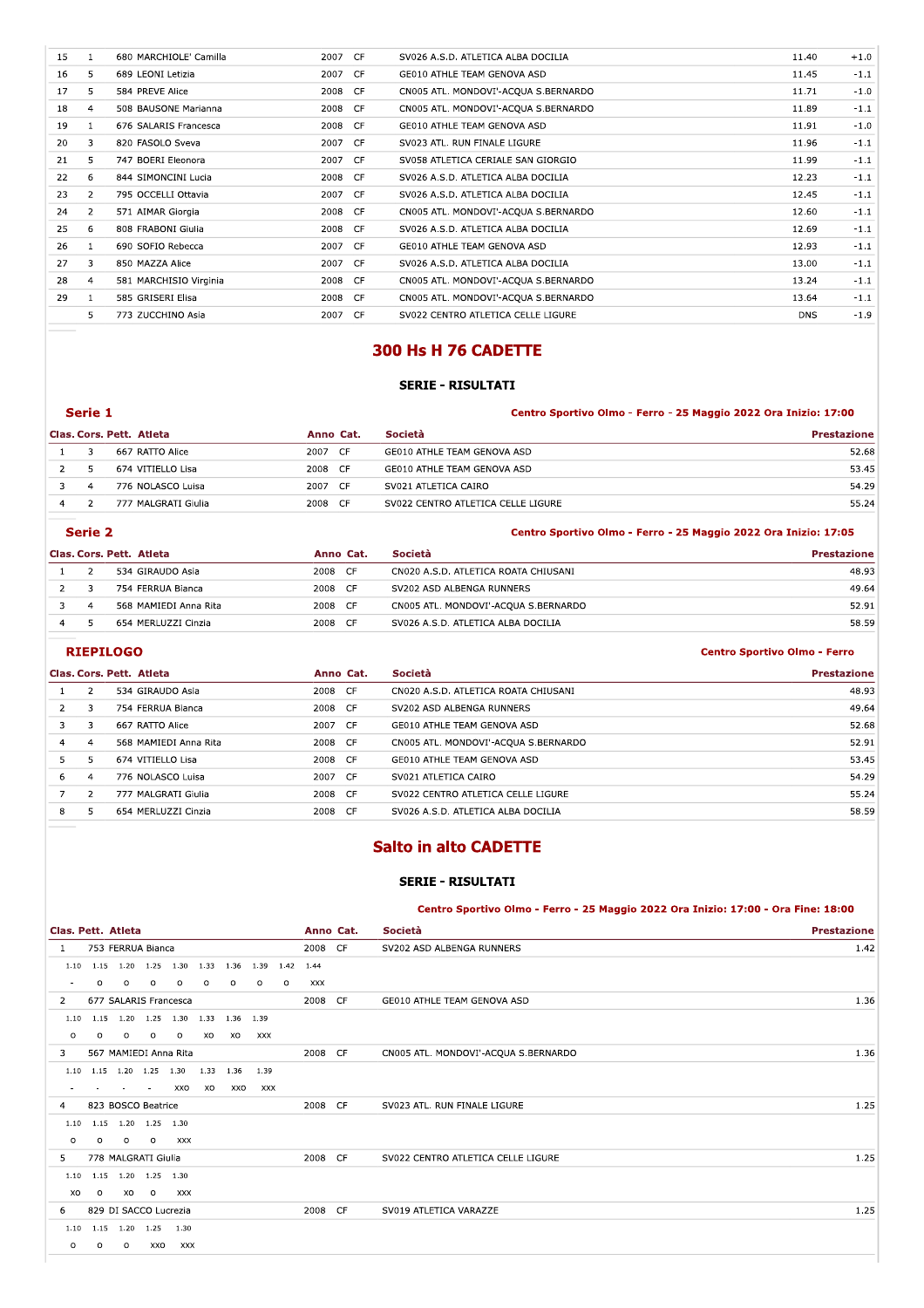| $\overline{\phantom{a}}$ | 733 CAPURRO Emily                         | 2007<br>- 65 | SV023 ATL. RUN FINALE LIGURE |
|--------------------------|-------------------------------------------|--------------|------------------------------|
|                          | 1.30<br>1.20<br>$1.10 \quad 1.15$<br>1.25 |              |                              |

8 822 SCARAMOZZI Glorgia 1991 - 2008 CH

2007 CF

5 2 4 CAPURRO EMIIY - SCARAMOZZI GIORGIA - FASOLO SVEVA - BOSCO BEATICE

SV023 ATL. RUN FINALE LIGURE 2012 1.25

2008 CF SV023 ATL. RUN FINALE LIGURE 1.20

 $110$   $112$   $150$ 

# #\$%&&'\$\$%()\*+,,(-./0110 #0230(4(23#561.13 789:8;<=:>? @8=A9B;7CB9A:DB;EFGB;H;I899B;H;JK;L?MM:B;JNJJ;E9?;O=:P:BQ;JNQRN; @F?ST@B9STU8AATVAF8A: @?AT 7B>:8AW U98SA?P:B=8 X YYZ "[\"]^-5 GRANERO Azzurra Stella - BRUSASCA Angelica - AGOSTINETTO Giulia - ROSSI Letizia F VC049 BUGELLA SPORT NATURAL SERVICE SERVICE SERVICE SERVICE SERVICE SERVICE SERVICE SERVICE SERVICE SERVICE  $\mathcal{L}$   $\Box$   $\Box$  DAL MAS Francesca - MIGONE Gecilla Maria - MARCHIOLE' Camilla - DE FERRARI LUGOVICA  $\Box$  $\mathsf{r}$  SVUZ6 A.S.D. ATLETICA ALBA DOCI 53.61 3 5 1 PREVE Alice - MAMIEDI Anna Rita - BAUSONE Marianna - NASI Anna -cf]-i^ c 4 4 3 SIMONCINI CHIATA - MERLUZZI CINZIA - SIMONCINI LUCIA - SIMONCINI SATA  $\mathsf{r}$  SVUZ6 A.S.D. ATLETICA ALBA DOCI 55.74 CF SV023 ATL. RUN FINALE LIGURE NO AND THE ST ST ST ST ST AND THE ST ST ATL ST AND THE LIGURE

### 80m CADETTI

#### SERIE - RISULTATI

|   | Serie 1 |                          |             |                                      | Centro Sportivo Olmo - Ferro - 25 Maggio 2022 Ora Inizio: 19:15 - Vento: -1.1 |  |  |  |  |
|---|---------|--------------------------|-------------|--------------------------------------|-------------------------------------------------------------------------------|--|--|--|--|
|   |         | Clas. Cors. Pett. Atleta | Anno Cat.   | <b>Società</b>                       | <b>Prestazione</b>                                                            |  |  |  |  |
|   |         | 746 OUATTROPANI Gabriele | CM.<br>2007 | SV058 ATLETICA CERIALE SAN GIORGIO   | 9.86                                                                          |  |  |  |  |
|   | 4       | 511 CERRI Valerio        | 2007<br>CM. | CN005 ATL. MONDOVI'-ACQUA S.BERNARDO | 9.93                                                                          |  |  |  |  |
|   |         | 801 MUSANTE Francesco    | 2008<br>CM. | GE010 ATHLE TEAM GENOVA ASD          | 10.50                                                                         |  |  |  |  |
| 4 | 6       | 825 ZUNINO Giulio        | 2008<br>CM  | SV023 ATL. RUN FINALE LIGURE         | 10.74                                                                         |  |  |  |  |
|   |         | 796 REBAGLIATI Matteo    | 2008<br>CM. | SV026 A.S.D. ATLETICA ALBA DOCILIA   | 10.97                                                                         |  |  |  |  |
|   |         | 574 CILLARIO Luciano     | CM.<br>2007 | CN005 ATL. MONDOVI'-ACQUA S.BERNARDO | <b>DNS</b>                                                                    |  |  |  |  |

ш.  $\sim$  alarda<br>Ali

|   | serie z |                          |                   | - Centro Sportivo Olmo - Ferro - 25 Maggio 2022 Ora Inizio: 19:18 - Vento: -0.9 |                    |
|---|---------|--------------------------|-------------------|---------------------------------------------------------------------------------|--------------------|
|   |         | Clas, Cors, Pett. Atleta | Anno Cat.         | <b>Società</b>                                                                  | <b>Prestazione</b> |
|   |         | 649 TUMBARELLO Thomas    | 2007<br>CM        | GE010 ATHLE TEAM GENOVA ASD                                                     | 10.97              |
|   | 4       | 513 IETTO Cesare         | 2007<br>CM        | CN005 ATL. MONDOVI'-ACOUA S.BERNARDO                                            | 11.11              |
|   |         | 787 CASARINO Simone      | 2008<br>CM.       | SV022 CENTRO ATLETICA CELLE LIGURE                                              | 11.18              |
| 4 | 6       | 672 BATISTA Brian        | 2008 CM           | GE010 ATHLE TEAM GENOVA ASD                                                     | 11.20              |
|   |         | 821 PELUFFO Diego        | <b>CM</b><br>2008 | SV026 A.S.D. ATLETICA ALBA DOCILIA                                              | 11.23              |

| Serie 3 |                          |           |           |                                      | Centro Sportivo Olmo - Ferro - 25 Maggio 2022 Ora Inizio: 19:20 - Vento: -1.0 |
|---------|--------------------------|-----------|-----------|--------------------------------------|-------------------------------------------------------------------------------|
|         | Clas, Cors, Pett, Atleta | Anno Cat. |           | <b>Società</b>                       | <b>Prestazione</b>                                                            |
|         | 588 BECCARIA Gabriele    | 2007      | CM        | CN005 ATL. MONDOVI'-ACQUA S.BERNARDO | 10.74                                                                         |
|         | 510 BOETTI Antonio       | 2008      | CM        | CN005 ATL. MONDOVI'-ACQUA S.BERNARDO | 11.25                                                                         |
|         | 647 BONATO Riccardo      | 2007      | - CM      | GE010 ATHLE TEAM GENOVA ASD          | 11.30                                                                         |
|         | 797 PIAZZA Daniele       | 2008      | CM        | SV026 A.S.D. ATLETICA ALBA DOCILIA   | 11.69                                                                         |
| 6       | 554 IANDOLI Davide       | 2008      | <b>CM</b> | CN005 ATL. MONDOVI'-ACQUA S.BERNARDO | 12.15                                                                         |

 $\mathcal{L}^{\mathcal{L}}$  $\overline{a}$ 

 $\sim$   $\sim$ 

 $\overline{a}$ 

## rosult and the control of the control of the control of the control of the control of the control of the control of the control of the control of the control of the control of the control of the control of the control of t

 $\mathbb{Z}^2$  and  $\mathbb{Z}^2$ 

ш.

|    |                | Clas, Cors, Pett. Atleta | Anno Cat. |           | Società                              | <b>Prestazione</b> | Vento  |
|----|----------------|--------------------------|-----------|-----------|--------------------------------------|--------------------|--------|
|    | 3              | 746 QUATTROPANI Gabriele | 2007      | CM        | SV058 ATLETICA CERIALE SAN GIORGIO   | 9.86               | $-1.1$ |
| 2  | $\overline{4}$ | 511 CERRI Valerio        | 2007      | <b>CM</b> | CN005 ATL. MONDOVI'-ACQUA S.BERNARDO | 9.93               | $-1.1$ |
| 3  | 5              | 801 MUSANTE Francesco    | 2008      | <b>CM</b> | GE010 ATHLE TEAM GENOVA ASD          | 10.50              | $-1.1$ |
| 4  | 6              | 825 ZUNINO Giulio        | 2008      | CM        | SV023 ATL. RUN FINALE LIGURE         | 10.74              | $-1.1$ |
| 4  | $\overline{2}$ | 588 BECCARIA Gabriele    | 2007      | CM        | CN005 ATL. MONDOVI'-ACQUA S.BERNARDO | 10.74              | $-1.0$ |
| 6  | $\mathbf{1}$   | 796 REBAGLIATI Matteo    | 2008      | CM        | SV026 A.S.D. ATLETICA ALBA DOCILIA   | 10.97              | $-1.1$ |
| 6  | 3              | 649 TUMBARELLO Thomas    | 2007      | CM        | GE010 ATHLE TEAM GENOVA ASD          | 10.97              | $-0.9$ |
| 8  | $\overline{4}$ | 513 IETTO Cesare         | 2007      | CM        | CN005 ATL. MONDOVI'-ACQUA S.BERNARDO | 11.11              | $-0.9$ |
| 9  | 5              | 787 CASARINO Simone      | 2008      | CM        | SV022 CENTRO ATLETICA CELLE LIGURE   | 11.18              | $-0.9$ |
| 10 | 6              | 672 BATISTA Brian        | 2008      | CM        | GE010 ATHLE TEAM GENOVA ASD          | 11.20              | $-0.9$ |
| 11 | 2              | 821 PELUFFO Diego        | 2008      | CM        | SV026 A.S.D. ATLETICA ALBA DOCILIA   | 11.23              | $-0.9$ |
| 12 | 5              | 510 BOETTI Antonio       | 2008      | CM        | CN005 ATL. MONDOVI'-ACQUA S.BERNARDO | 11.25              | $-1.0$ |
| 13 | 3              | 647 BONATO Riccardo      | 2007      | CM        | GE010 ATHLE TEAM GENOVA ASD          | 11.30              | $-1.0$ |
| 14 | 4              | 797 PIAZZA Daniele       | 2008      | CM        | SV026 A.S.D. ATLETICA ALBA DOCILIA   | 11.69              | $-1.0$ |
| 15 | 6              | 554 IANDOLI Davide       | 2008      | CM        | CN005 ATL. MONDOVI'-ACQUA S.BERNARDO | 12.15              | $-1.0$ |
|    | $\overline{2}$ | 574 CILLARIO Luciano     | 2007      | CM        | CN005 ATL. MONDOVI'-ACQUA S.BERNARDO | <b>DNS</b>         | $-1.1$ |

# 300 Hs H 76 CADETTI

SERIE - RISULTATI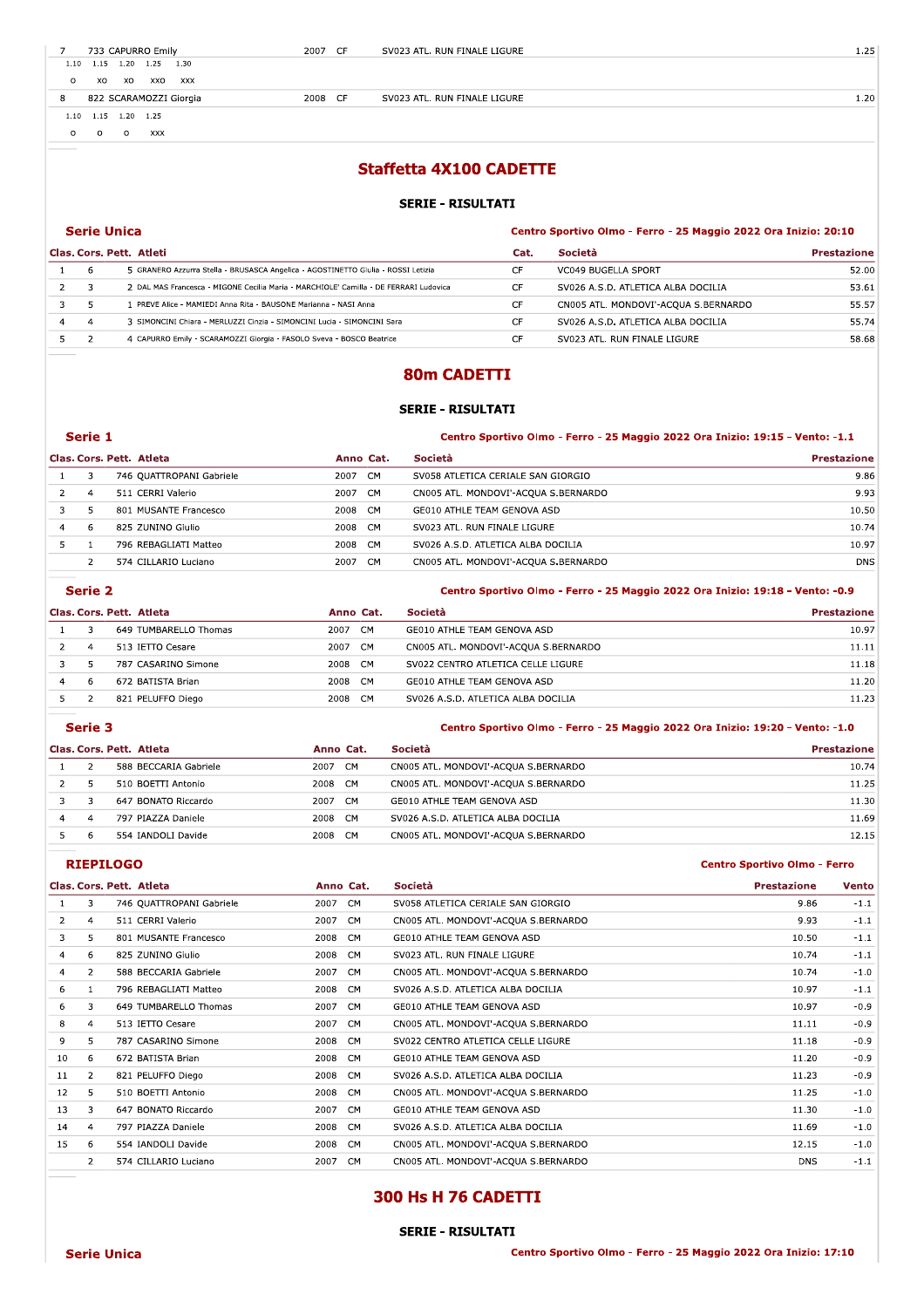|   |    | Clas, Cors, Pett. Atleta | Anno Cat. | <b>Società</b>                       | <b>Prestazione</b> |
|---|----|--------------------------|-----------|--------------------------------------|--------------------|
|   | 4  | 512 CERRI Valerio        | 2007 CM   | CN005 ATL. MONDOVI'-ACQUA S.BERNARDO | 45.62              |
|   |    | 509 BOETTI Antonio       | 2008 CM   | CN005 ATL. MONDOVI'-ACOUA S.BERNARDO | 48.03              |
|   |    | 819 GALLO Lorenzo        | 2007 CM   | SV023 ATL. RUN FINALE LIGURE         | 48.28              |
| 4 |    | 648 TUMBARELLO Thomas    | 2007 CM   | GE010 ATHLE TEAM GENOVA ASD          | 49.53              |
|   | -6 | 514 IETTO Cesare         | 2007 CM   | CN005 ATL. MONDOVI'-ACQUA S.BERNARDO | 50.12              |
| 6 |    | 673 BATISTA Brian        | 2008 CM   | GE010 ATHLE TEAM GENOVA ASD          | 52.51              |
|   |    |                          |           |                                      |                    |

# **Salto in alto CADETTI**

### **SERIE - RISULTATI**

Centro Sportivo Olmo - Ferro - 25 Maggio 2022 Ora Inizio: 17:00 - Ora Fine: 18:45

| Clas. Pett. Atleta |                     |                          |                      |                                                |         |         |                                                            |           | Anno Cat. |         |         | Società                                                     |         |         |         |     |           |            |         | <b>Prestazione</b> |      |
|--------------------|---------------------|--------------------------|----------------------|------------------------------------------------|---------|---------|------------------------------------------------------------|-----------|-----------|---------|---------|-------------------------------------------------------------|---------|---------|---------|-----|-----------|------------|---------|--------------------|------|
| $\sim$ 1           |                     |                          | 573 CILLARIO Luciano |                                                |         |         |                                                            |           | 2007 CM   |         |         | CN005 ATL. MONDOVI'-ACQUA S.BERNARDO                        |         |         |         |     |           |            |         |                    | 1.65 |
|                    |                     |                          |                      | 1.10 1.15 1.20 1.25 1.30 1.33 1.36 1.39        |         |         |                                                            |           |           |         |         | 1.42 1.44 1.46 1.48 1.50 1.52 1.54 1.56 1.58 1.60 1.62 1.65 |         |         |         |     |           |            |         |                    |      |
|                    |                     | $\sim$                   | $\sim$               | $\sim$                                         |         | $\circ$ | $\circ$                                                    | $\circ$   | $\circ$   | $\circ$ | $\circ$ | $\circ$                                                     | XO      | $\circ$ | $\circ$ | XO  | $\circ$   | $\circ$    | $\circ$ |                    |      |
| $\mathbf{2}$       |                     |                          | 839 BOREA Achille    |                                                |         |         |                                                            |           | 2007 CM   |         |         | SV058 ATLETICA CERIALE SAN GIORGIO                          |         |         |         |     |           |            |         |                    | 1.60 |
|                    |                     |                          |                      |                                                |         |         | 1.10  1.15  1.20  1.25  1.30  1.33  1.36  1.39  1.42  1.44 |           |           |         |         | 1.46 1.48 1.50 1.52 1.54 1.56 1.58                          |         |         |         |     | 1.60 1.62 |            |         |                    |      |
|                    |                     |                          | And Contractor       | $\circ$                                        | $\circ$ | $\circ$ | O                                                          | $\circ$   | $\circ$   | XO      | $\circ$ | XO                                                          | $\circ$ | XO      | $\circ$ | XXO | XXO       | <b>XXX</b> |         |                    |      |
| 3                  |                     |                          |                      | 560 PALLADINO Federico                         |         |         |                                                            |           | 2007 CM   |         |         | CN005 ATL. MONDOVI'-ACQUA S.BERNARDO                        |         |         |         |     |           |            |         |                    | 1.50 |
|                    |                     |                          |                      | 1.10 1.15 1.20 1.25 1.30 1.33 1.36 1.39        |         |         |                                                            | 1.42 1.44 |           |         |         | 1.46 1.48 1.50 1.52                                         |         |         |         |     |           |            |         |                    |      |
|                    |                     | and the contract of      |                      | $\circ$                                        | $\circ$ | $\circ$ | $\circ$                                                    | $\circ$   | XO.       | $\circ$ | $\circ$ | XXO                                                         | XXX     |         |         |     |           |            |         |                    |      |
| 4                  |                     |                          |                      | 589 BECCARIA Gabriele                          |         |         |                                                            |           | 2007 CM   |         |         | CN005 ATL. MONDOVI'-ACQUA S.BERNARDO                        |         |         |         |     |           |            |         |                    | 1.46 |
|                    |                     |                          |                      | 1.10 1.15 1.20 1.25 1.30 1.33 1.36 1.39        |         |         |                                                            | 1.42 1.44 |           | 1.46    | 1.48    |                                                             |         |         |         |     |           |            |         |                    |      |
|                    |                     | <b>Contract</b>          | $\circ$              | $\circ$                                        | $\circ$ | XO      | $\circ$                                                    | XO        | $\circ$   | XXO     | XXX     |                                                             |         |         |         |     |           |            |         |                    |      |
| 5.                 |                     |                          | 814 SABATINI Alessio |                                                |         |         |                                                            |           | 2008 CM   |         |         | SV026 A.S.D. ATLETICA ALBA DOCILIA                          |         |         |         |     |           |            |         |                    | 1.42 |
|                    |                     |                          |                      | 1.10 1.15 1.20 1.25 1.30 1.33 1.36 1.39        |         |         |                                                            |           | 1.42 1.44 |         |         |                                                             |         |         |         |     |           |            |         |                    |      |
|                    |                     | $\circ$                  | $\circ$              | $\circ$                                        | XO      | $\circ$ | XXO                                                        | $\circ$   | XXX       |         |         |                                                             |         |         |         |     |           |            |         |                    |      |
| 5.                 |                     |                          | 806 ODDONE Davide    |                                                |         |         |                                                            |           | 2008 CM   |         |         | SV026 A.S.D. ATLETICA ALBA DOCILIA                          |         |         |         |     |           |            |         |                    | 1.42 |
|                    |                     |                          |                      | 1.10 1.15 1.20 1.25 1.30 1.33 1.36 1.39        |         |         |                                                            |           | 1.42 1.44 |         |         |                                                             |         |         |         |     |           |            |         |                    |      |
|                    | $\sim$              | $\circ$                  | $\circ$              | $\circ$                                        |         | XO O    | XXO                                                        |           | O XXX     |         |         |                                                             |         |         |         |     |           |            |         |                    |      |
| 7                  |                     |                          |                      | 731 LUCIANO Vladimiro                          |         |         |                                                            |           | 2008 CM   |         |         | SV019 ATLETICA VARAZZE                                      |         |         |         |     |           |            |         |                    | 1.39 |
|                    |                     |                          |                      | 1.10  1.15  1.20  1.25  1.30  1.33  1.36  1.39 |         |         |                                                            | 1.42      |           |         |         |                                                             |         |         |         |     |           |            |         |                    |      |
|                    |                     | <b>Contract Contract</b> | $\circ$              | $\circ$                                        | $\circ$ | $\circ$ | XXO                                                        | XXX       |           |         |         |                                                             |         |         |         |     |           |            |         |                    |      |
| 8                  |                     |                          |                      | 802 MUSANTE Francesco                          |         |         |                                                            |           | 2008 CM   |         |         | GE010 ATHLE TEAM GENOVA ASD                                 |         |         |         |     |           |            |         |                    | 1.30 |
|                    |                     |                          |                      | 1.10 1.15 1.20 1.25 1.30 1.33                  |         |         |                                                            |           |           |         |         |                                                             |         |         |         |     |           |            |         |                    |      |
| $\Omega$           | $\circ$             |                          | $0\qquad 0$          |                                                | XO XXX  |         |                                                            |           |           |         |         |                                                             |         |         |         |     |           |            |         |                    |      |
| 9                  |                     |                          | 824 ZUNINO Giulio    |                                                |         |         |                                                            |           | 2008 CM   |         |         | SV023 ATL. RUN FINALE LIGURE                                |         |         |         |     |           |            |         |                    | 1.20 |
|                    | 1.10 1.15 1.20 1.25 |                          |                      |                                                |         |         |                                                            |           |           |         |         |                                                             |         |         |         |     |           |            |         |                    |      |
| $\circ$            |                     |                          | O XXX                |                                                |         |         |                                                            |           |           |         |         |                                                             |         |         |         |     |           |            |         |                    |      |

# **Staffetta 4X100 CADETTI**

#### **SERIE - RISULTATI**

|  | Serie Unica                                                                 |                | Centro Sportivo Olmo - Ferro - 25 Maggio 2022 Ora Inizio: 20:20 |                    |  |
|--|-----------------------------------------------------------------------------|----------------|-----------------------------------------------------------------|--------------------|--|
|  | Clas. Cors. Pett. Atleti                                                    | Cat.           | Società                                                         | <b>Prestazione</b> |  |
|  | 1 CILLARIO Luciano - PALLADINO Federico - CERRI Valerio - BECCARIA Gabriele | CM.            | CN005 ATL. MONDOVI'-ACOUA S.BERNARDO                            | 48.19              |  |
|  | 3 REBAGLIATI Matteo - ODDONE Davide - SABATINI Alessio - PELUFFO Diego      | C <sub>M</sub> | SV026 A.S.D. ATLETICA ALBA DOCILIA                              | 53.04              |  |

# **60m RAGAZZE**

## **SERIE - RISULTATI**

### Centro Sportivo Olmo - Ferro - 25 Maggio 2022 Ora Inizio: 18:30

|    |              | Clas. Cors. Pett. Atleta   | Anno Cat.         | Società                              | <b>Prestazione</b> |
|----|--------------|----------------------------|-------------------|--------------------------------------|--------------------|
|    | 3            | 564 TACCHINI Alessia       | 2009 RF           | CN005 ATL. MONDOVI'-ACQUA S.BERNARDO | 8.71               |
|    |              | 528 AMBROSIO Paola         | 2009<br><b>RF</b> | CN005 ATL. MONDOVI'-ACOUA S.BERNARDO | 8.98               |
|    | $\mathbf{b}$ | 536 CHIECCHIO Lucia        | 2009 RF           | CN005 ATL. MONDOVI'-ACQUA S.BERNARDO | 9.03               |
|    |              | 781 BIALE Alice            | 2009 RF           | SV019 ATLETICA VARAZZE               | 9.06               |
|    |              | 790 DEL GOBBO Maria Teresa | 2009 RF           | SV019 ATLETICA VARAZZE               | 9.18               |
| 6. |              | 749 GARBARINO Diletta      | 2009<br>RF        | SV022 CENTRO ATLETICA CELLE LIGURE   | 9.31               |

### Serie 2

Serie 1

|    | Centro Sportivo Olmo - Ferro - 25 Maggio 2022 Ora Inizio: 18:32 |  |
|----|-----------------------------------------------------------------|--|
| æ. | <b>Drectazione</b>                                              |  |

|  | Clas, Cors, Pett, Atleta | Anno Cat. | <b>Società</b>                       | <b>Prestazione</b> |
|--|--------------------------|-----------|--------------------------------------|--------------------|
|  | 640 ZAMBOSCO Giulia      | 2009 RF   | GE008 C.F.F.S.D. COGOLETO ATLETICA   | 9.04               |
|  | 681 TASSO Sofia          | 2010 RF   | GE008 C.F.F.S.D. COGOLETO ATLETICA   | 9.18               |
|  | 580 PIGA Matilde         | 2009 RF   | CN005 ATL. MONDOVI'-ACQUA S.BERNARDO | 9.22               |
|  | 548 BOTTO Alice          | 2009 RF   | CN005 ATL. MONDOVI'-ACQUA S.BERNARDO | 9.29               |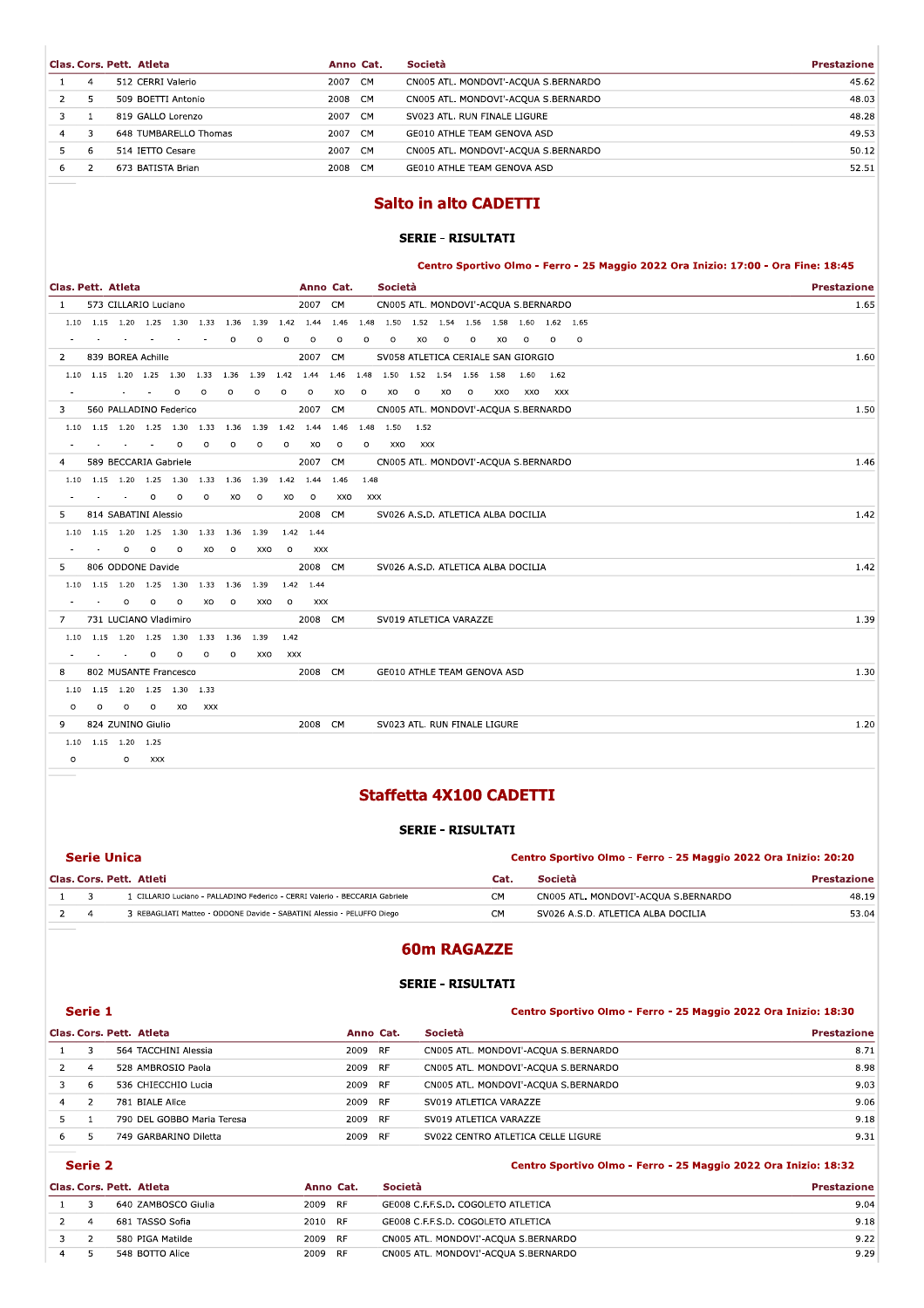| 5             | 6             | 785 LA TORRE Sara        | 2009<br>RF. |           | SV019 ATLETICA VARAZZE             | 9.37                                                            |
|---------------|---------------|--------------------------|-------------|-----------|------------------------------------|-----------------------------------------------------------------|
| 6             |               | 678 LEVRERO Emma         | 2009 RF     |           | GE008 C.F.F.S.D. COGOLETO ATLETICA | 9.45                                                            |
|               | Serie 3       |                          |             |           |                                    | Centro Sportivo Olmo - Ferro - 25 Maggio 2022 Ora Inizio: 18:35 |
|               |               | Clas. Cors. Pett. Atleta |             | Anno Cat. | Società                            | <b>Prestazione</b>                                              |
|               | 5.            | 553 ASTEGGIANO Elisa     | 2009 RF     |           | CN054 CLUB 800 ASD                 | 9.60                                                            |
| $\mathcal{P}$ | $\mathcal{P}$ | 838 BAGLIETTO Alice      | 2009 RF     |           | SV019 ATLETICA VARAZZE             | 9.65                                                            |
| 3             | 3             | 832 FIORITO Letizia      | 2009 RF     |           | SV019 ATLETICA VARAZZE             | 9.67                                                            |
| 4             | 4             | 835 PAGNAN Alessia       | 2009 RF     |           | SV019 ATLETICA VARAZZE             | 9.67                                                            |
| 5.            | 6             | 830 DELFINO Chiara       | 2009 RF     |           | SV019 ATLETICA VARAZZE             | 9.86                                                            |
| 6             |               | 684 PITZUS Marta         | 2009        | <b>RF</b> | GE008 C.F.F.S.D. COGOLETO ATLETICA | 9.97                                                            |
|               |               |                          |             |           |                                    |                                                                 |

#### Serie 4

#### Centro Sportivo Olmo - Ferro - 25 Maggio 2022 Ora Inizio: 18:38

| Clas. Cors. Pett. Atleta |   |                         | Anno Cat.         | Società                              | <b>Prestazione</b> |
|--------------------------|---|-------------------------|-------------------|--------------------------------------|--------------------|
|                          | 4 | 582 BATTAGLIO Emma      | 2009 RF           | CN005 ATL. MONDOVI'-ACQUA S.BERNARDO | 9.72               |
|                          |   | 578 NZUNZU Nelise Anais | 2010 RF           | CN005 ATL. MONDOVI'-ACOUA S.BERNARDO | 9.79               |
|                          |   | 533 CIANNI Sara         | 2009 RF           | CN005 ATL. MONDOVI'-ACQUA S.BERNARDO | 9.94               |
|                          |   | 783 GAVOTTI Lavinia     | 2009 RF           | SV019 ATLETICA VARAZZE               | 10.16              |
|                          |   | 539 TOSCANO Anna Giulia | 2009 RF           | CN005 ATL. MONDOVI'-ACOUA S.BERNARDO | 10.48              |
| 6                        |   | 555 DADONE Aurora       | 2009<br><b>RF</b> | CN005 ATL. MONDOVI'-ACQUA S.BERNARDO | 10.83              |

|    | Serie 5 |                          |         |           | Centro Sportivo Olmo - Ferro - 25 Maggio 2022 Ora Inizio: 18:40 |                    |  |
|----|---------|--------------------------|---------|-----------|-----------------------------------------------------------------|--------------------|--|
|    |         | Clas. Cors. Pett. Atleta |         | Anno Cat. | <b>Società</b>                                                  | <b>Prestazione</b> |  |
|    |         | 577 PRIOLA Giulia        | 2009 RF |           | CN005 ATL. MONDOVI'-ACOUA S.BERNARDO                            | 9.40               |  |
|    |         | 575 GALLI Sofia          | 2010 RF |           | CN005 ATL. MONDOVI'-ACQUA S.BERNARDO                            | 9.65               |  |
|    | 6       | 852 BONACCORSO Gaia      | 2009 RF |           | SV202 ASD ALBENGA RUNNERS                                       | 9.76               |  |
| 4  |         | 587 BORGNA Margherita    | 2009 RF |           | CN005 ATL. MONDOVI'-ACQUA S.BERNARDO                            | 10.53              |  |
|    | 4       | 763 PITTELLA Maria Sole  | 2010 RF |           | SV022 CENTRO ATLETICA CELLE LIGURE                              | 10.91              |  |
| 6. |         | 771 SENSOLI Lucia        | 2010 RF |           | SV202 ASD ALBENGA RUNNERS                                       | 10.95              |  |

#### **RIEPILOGO**

**Serie Unica** 

#### Clas. Cors. Pett. Atleta Anno Cat. Società **Prestazione** 564 TACCHINI Alessia 2009 **RF** CN005 ATL, MONDOVI'-ACOUA S.BERNARDO 8.71  $\mathbf{1}$  $\overline{3}$  $\overline{2}$ 528 AMBROSIO Paola 2009 **RF** CN005 ATL. MONDOVI'-ACOUA S.BERNARDO 8.98  $\overline{4}$  $\overline{\mathbf{3}}$  $\overline{6}$ 536 CHIECCHIO Lucia 2009  $RF$ CN005 ATL. MONDOVI'-ACQUA S.BERNARDO  $9.03$  $\overline{4}$  $\overline{\mathbf{3}}$ 640 ZAMBOSCO Giulia 2009  $RF$ GE008 C.F.F.S.D. COGOLETO ATLETICA  $9.04$ 5  $\overline{2}$ 781 BIALE Alice 2009  $RF$ SV019 ATLETICA VARAZZE  $9.06$  $\overline{6}$  $\overline{4}$ 681 TASSO Sofia 2010  $RF$ GE008 C.F.F.S.D. COGOLETO ATLETICA 9.18  $\overline{6}$ 790 DEL GOBBO Maria Teresa  $RF$ SV019 ATLETICA VARAZZE  $\overline{1}$ 2009 9.18  $\overline{\phantom{a}}$  $\overline{2}$ 2009  $RF$ CN005 ATL. MONDOVI'-ACQUA S.BERNARDO  $9.22$ 580 PIGA Matilde  $\overline{9}$  $\overline{5}$ 2009  $RF$ CN005 ATL. MONDOVI'-ACQUA S.BERNARDO  $9.29$ 548 BOTTO Alice  $10$  $\overline{\mathbf{5}}$ 749 GARBARINO Diletta 2009  $RF$ SV022 CENTRO ATLETICA CELLE LIGURE 9.31  $11$  $\overline{6}$ 785 LA TORRE Sara 2009 **RF** SV019 ATLETICA VARAZZE 9.37 577 PRIOLA Giulia  $12$  $\overline{\phantom{a}}$ 2009 **RF** CN005 ATL. MONDOVI'-ACQUA S.BERNARDO  $9.40$  $13$  $\overline{1}$ 678 LEVRERO Emma 2009 **RF** GE008 C.F.F.S.D. COGOLETO ATLETICA  $9.45$  $14$  $\overline{5}$ 553 ASTEGGIANO Elisa 2009 **RF** CN054 CLUB 800 ASD 9.60 15  $\overline{z}$ 838 BAGLIETTO Alice 2009 **RF** SV019 ATLETICA VARAZZE 9.65 15  $\overline{2}$ 575 GALLI Sofia 2010 **RF** CN005 ATL. MONDOVI'-ACOUA S.BERNARDO 9.65 **RF** SV019 ATLETICA VARAZZE 9.67 17  $\overline{3}$ 832 FIORITO Letizia 2009 **RF** 9.67 18  $\overline{4}$ 835 PAGNAN Alessia 2009 SV019 ATLETICA VARAZZE  $\overline{4}$ 582 BATTAGLIO Emma 2009 **RF** CN005 ATL. MONDOVI'-ACOUA S.BERNARDO  $9.72$ 19 20 6 852 BONACCORSO Gaia 2009 **RF** SV202 ASD ALBENGA RUNNERS 9.76  $\overline{2}$  $RF$ 9.79  $21$ 578 NZUNZU Nelise Anais 2010 CN005 ATL, MONDOVI'-ACOUA S.BERNARDO  $22$ 830 DELFINO Chiara  $RF$ 9.86 6 2009 SV019 ATLETICA VARAZZE 23  $\overline{\mathbf{3}}$ 533 CIANNI Sara 2009  $RF$ CN005 ATL. MONDOVI'-ACQUA S.BERNARDO 9.94  $\overline{24}$ 684 PITZUS Marta 2009  $RF$ GE008 C.F.F.S.D. COGOLETO ATLETICA 9.97  $\mathbf{1}$  $25$  $\overline{5}$ 783 GAVOTTI Lavinia 2009 **RF** SV019 ATLETICA VARAZZE 10.16 539 TOSCANO Anna Giulia 2009  $RF$ CN005 ATL. MONDOVI'-ACQUA S.BERNARDO 26  $\overline{6}$ 10.48  $27$ 587 BORGNA Margherita 2009 RF CN005 ATL. MONDOVI'-ACQUA S.BERNARDO 10.53  $\mathbf{1}$ 28 555 DADONE Aurora 2009 RF CN005 ATL. MONDOVI'-ACQUA S.BERNARDO 10.83  $\mathbf{1}$  $29$  $\overline{A}$ 763 PITTELLA Maria Sole 2010 RF SV022 CENTRO ATLETICA CELLE LIGURE 10.91  $30$  $\overline{3}$ 771 SENSOLI Lucia 2010 RF SV202 ASD ALBENGA RUNNERS 10.95

## **Staffetta 4X100 RAGAZZE**

#### **SERIE - RISULTATI**

#### Centro Sportivo Olmo - Ferro - 25 Maggio 2022 Ora Inizio: 20:00

|  | Clas. Cors. Pett. Atleti                                                | Cat. | Società                              | Prestazione |
|--|-------------------------------------------------------------------------|------|--------------------------------------|-------------|
|  | l NZUNZU Nelise Anais - BOTTO Alice - AMBROSIO Paola - TACCHINI Alessia |      | CN005 ATL. MONDOVI'-ACOUA S.BERNARDO | 57.63       |
|  | 2 PIGA Matilde - PRIOLA Giulia - CHIECCHIO Lucia - BATTAGLIO Emma       | RF   | CN005 ATL. MONDOVI'-ACOUA S.BERNARDO | 59.30       |

#### **Centro Sportivo Olmo - Ferro**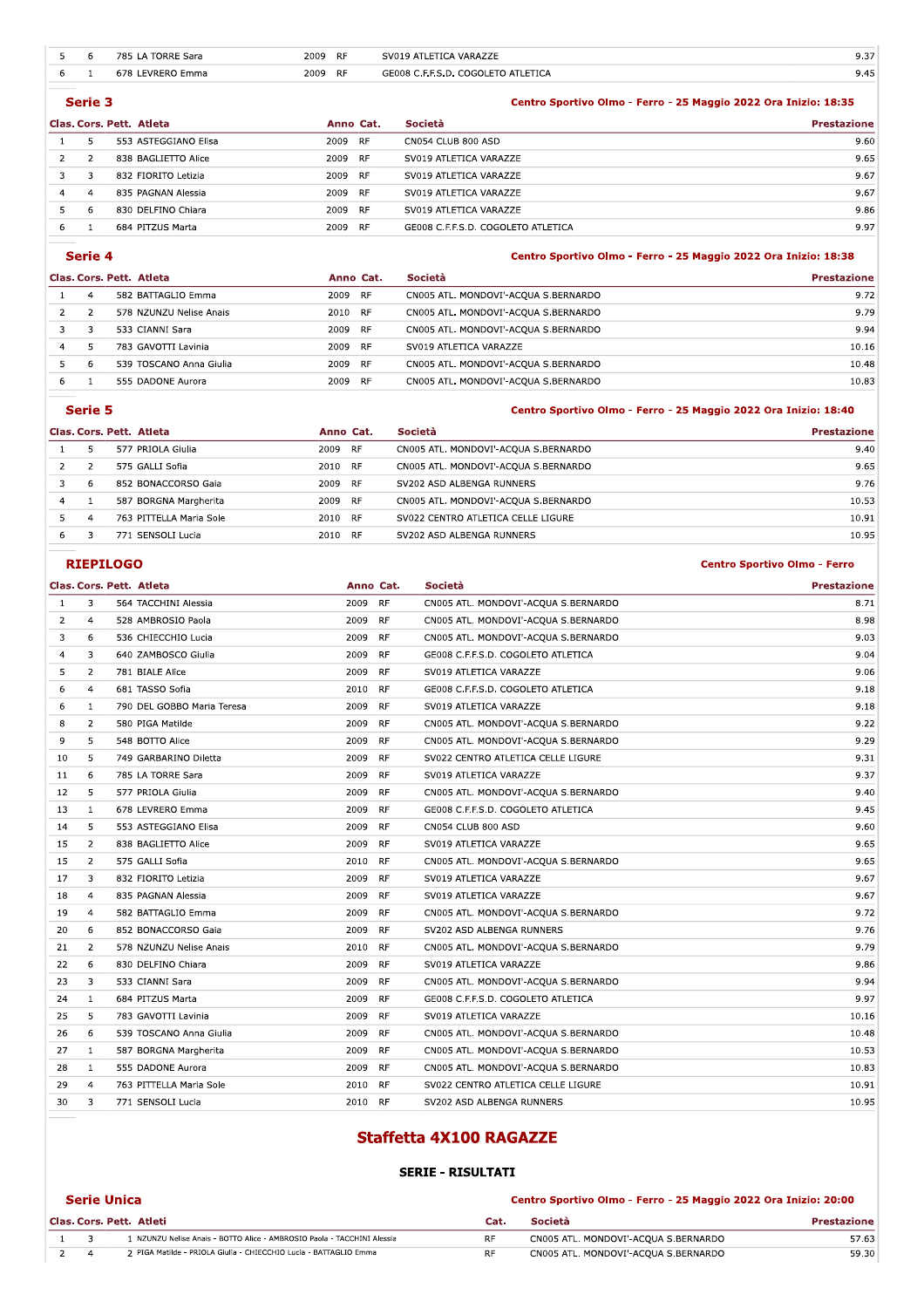# VOITEX KAGAZZE

|                                                                               | <b>Vortex RAGAZZE</b>                                                             |                    |
|-------------------------------------------------------------------------------|-----------------------------------------------------------------------------------|--------------------|
|                                                                               | <b>SERIE - RISULTATI</b>                                                          |                    |
|                                                                               | Centro Sportivo Olmo - Ferro - 25 Maggio 2022 Ora Inizio: 17:00 - Ora Fine: 18:30 |                    |
| Clas. Pett. Atleta                                                            | Anno Cat.<br>Società                                                              | <b>Prestazione</b> |
| 532 MORONI Eleonora<br>-1                                                     | <b>RF</b><br>2009<br>CN005 ATL. MONDOVI'-ACQUA S.BERNARDO                         | 32.74              |
| $1^{\circ}$ : 29.40<br>$2^{\circ}$ : 32.74<br>$3^{\circ}$ : 29.05             |                                                                                   |                    |
| $\overline{2}$<br>834 PAGNAN Alessia                                          | <b>RF</b><br>2009<br>SV019 ATLETICA VARAZZE                                       | 28.60              |
| $1^{\circ}$ : 19.77<br>$2^{\circ}$ : 28.60<br>$3^{\circ}$ : 21.13             |                                                                                   |                    |
| 791 DEL GOBBO Maria Teresa<br>3                                               | 2009 RF<br>SV019 ATLETICA VARAZZE                                                 | 24.21              |
| $2^{\circ}$ : 18.32<br>$3^{\circ}$ : 23.83<br>$1^{\circ}$ : 24.21             |                                                                                   |                    |
| 784 LA TORRE Sara<br>$\overline{a}$                                           | 2009 RF<br>SV019 ATLETICA VARAZZE                                                 | 23.68              |
| $1^{\circ}$ : 21.38<br>$2^{\circ}$ : 23.31<br>$3^{\circ}$ : 23.68             |                                                                                   |                    |
| 837 BAGLIETTO Alice<br>5                                                      | 2009<br>RF<br>SV019 ATLETICA VARAZZE                                              | 22.47              |
| $1^{\circ}$ : 16.93<br>$2^{\circ}$ : 21.32<br>$3^{\circ}$ : 22.47             |                                                                                   |                    |
| 780 BIALE Alice<br>6                                                          | <b>RF</b><br>2009<br>SV019 ATLETICA VARAZZE                                       | 22.00              |
| $1^{\circ}$ : 17.62<br>$2^{\circ}$ : 22.00<br>$3^{\circ}$ : 21.61             |                                                                                   |                    |
| 7<br>782 GAVOTTI Lavinia                                                      | 2009<br>RF<br>SV019 ATLETICA VARAZZE                                              | 20.73              |
| $1^{\circ}$ : 20.73<br>$2^{\circ}$ : 12.86<br>$3^{\circ}$ : 19.67             |                                                                                   |                    |
| 679 LEVRERO Emma<br>8                                                         | RF<br>2009<br>GE008 C.F.F.S.D. COGOLETO ATLETICA                                  | 19.64              |
| $1^{\circ}$ : 19.64<br>$2^{\circ}$ : 16.29<br>$3^{\circ}$ : 18.17             |                                                                                   |                    |
| 9<br>851 BONACCORSO Gaia                                                      | 2009<br><b>RF</b><br>SV202 ASD ALBENGA RUNNERS                                    | 19.45              |
| $1^{\circ}$ : 19.45<br>$2^{\circ}$ : 15.96<br>$3^{\circ}$ : 18.82             |                                                                                   |                    |
| 556 DADONE Aurora<br>10                                                       | 2009<br>RF<br>CN005 ATL. MONDOVI'-ACQUA S.BERNARDO                                | 18.59              |
| $1^{\circ}$ :<br>$2^{\circ}$ : 16.14<br>$3^{\circ}$ : 18.59<br>х              |                                                                                   |                    |
| 833 FIORITO Letizia<br>11                                                     | <b>RF</b><br>2009<br>SV019 ATLETICA VARAZZE                                       | 17.87              |
| $1^{\circ}$ : 15.75<br>$2^{\circ}$ : 16.93<br>$3^{\circ}$ : 17.87             |                                                                                   |                    |
| 683 PITZUS Marta<br>12                                                        | 2009 RF<br>GE008 C.F.F.S.D. COGOLETO ATLETICA                                     | 17.64              |
| $1^{\circ}$ : 17.14<br>$2^{\circ}$ : 17.41<br>$3^{\circ}$ : 17.64             |                                                                                   |                    |
| 831 DELFINO Chiara<br>13                                                      | 2009 RF<br>SV019 ATLETICA VARAZZE                                                 | 17.06              |
| $1^{\circ}$ : 17.06<br>x<br>$3^{\circ}$ : 13.45<br>$2^{\circ}$ :              |                                                                                   |                    |
| 682 TASSO Sofia<br>14                                                         | 2010 RF<br>GE008 C.F.F.S.D. COGOLETO ATLETICA                                     | 16.54              |
| $1^{\circ}$ : 14.58<br>$2^{\circ}$ : 14.88<br>$3^{\circ}$ : 16.54             |                                                                                   |                    |
| 583 BATTAGLIO Emma<br>15                                                      | 2009<br>RF<br>CN005 ATL. MONDOVI'-ACQUA S.BERNARDO                                | 16.15              |
| $1^{\circ}$ : 11.58<br>$2^{\circ}$ : 16.03<br>$3^{\circ}$ : 16.15             |                                                                                   |                    |
| 586 BORGNA Margherita<br>16                                                   | <b>RF</b><br>2009<br>CN005 ATL. MONDOVI'-ACQUA S.BERNARDO                         | 15.78              |
| $1^{\circ}$ : 14.22<br>$2^{\circ}$ : 15.78<br>$3^{\circ}$ : 13.13             |                                                                                   |                    |
| 552 ASTEGGIANO Elisa<br>17                                                    | 2009<br>CN054 CLUB 800 ASD<br>RF                                                  | 14.72              |
| $\pmb{\times}$<br>$1^{\circ}$ : 14.72<br>$2^{\circ}$ :<br>$3^{\circ}$ : 11.80 |                                                                                   |                    |
| 540 TOSCANO Anna Giulia<br>18                                                 | 2009 RF<br>CN005 ATL. MONDOVI'-ACQUA S.BERNARDO                                   | 14.69              |
| $1^{\circ}$ : 14.13<br>$2^{\circ}$ : 14.69<br>$3^{\circ}$ : 13.32             |                                                                                   |                    |
| 19 641 ZAMBOSCO Giulia                                                        | 2009 RF<br>GE008 C.F.F.S.D. COGOLETO ATLETICA                                     | 11.86              |
| $1^{\circ}$ :<br>х<br>$2^{\circ}$ : 11.86<br>$3^{\circ}$ : 10.86              |                                                                                   |                    |
| 20 770 SENSOLI Lucia                                                          | 2010 RF<br>SV202 ASD ALBENGA RUNNERS                                              | 9.85               |
| $1^{\circ}$ : 9.76<br>$2^{\circ}$ : 9.85<br>7.28<br>$3^\circ$ :               |                                                                                   |                    |
| 762 PITTELLA Maria Sole                                                       | 2010 RF<br>SV022 CENTRO ATLETICA CELLE LIGURE                                     | <b>DNS</b>         |
|                                                                               |                                                                                   |                    |

# bum KAGAZZI

#### **SERIE - RISULTATI**

|                                                                            |                          |                          |            | <b>60m RAGAZZI</b>                   |                    |  |  |
|----------------------------------------------------------------------------|--------------------------|--------------------------|------------|--------------------------------------|--------------------|--|--|
|                                                                            | <b>SERIE - RISULTATI</b> |                          |            |                                      |                    |  |  |
| Serie 1<br>Centro Sportivo Olmo - Ferro - 25 Maggio 2022 Ora Inizio: 19:00 |                          |                          |            |                                      |                    |  |  |
|                                                                            |                          |                          |            |                                      |                    |  |  |
|                                                                            |                          | Clas. Cors. Pett. Atleta | Anno Cat.  | Società                              | <b>Prestazione</b> |  |  |
|                                                                            | 3                        | 527 PROVERA Giacomo      | 2009 RM    | CN005 ATL. MONDOVI'-ACQUA S.BERNARDO | 8.54               |  |  |
|                                                                            | 4                        | 561 LEQUIO Lorenzo       | RM<br>2009 | CN005 ATL. MONDOVI'-ACQUA S.BERNARDO | 8.66               |  |  |
| 3                                                                          |                          | 524 MARINO Lorenzo       | 2010 RM    | CN005 ATL. MONDOVI'-ACQUA S.BERNARDO | 9.01               |  |  |
| 4                                                                          |                          | 542 GARELLI Matteo       | 2009<br>RM | CN005 ATL. MONDOVI'-ACQUA S.BERNARDO | 9.17               |  |  |

| $\overline{2}$ | $\overline{4}$ | 561 LEQUIO Lorenzo       | 2009 RM    | CN005 ATL. MONDOVI'-ACQUA S.BERNARDO                            | 8.66               |
|----------------|----------------|--------------------------|------------|-----------------------------------------------------------------|--------------------|
| 3              | 2              | 524 MARINO Lorenzo       | 2010<br>RM | CN005 ATL. MONDOVI'-ACQUA S.BERNARDO                            | 9.01               |
| 4              | 5              | 542 GARELLI Matteo       | 2009<br>RM | CN005 ATL. MONDOVI'-ACQUA S.BERNARDO                            | 9.17               |
| 5              | 6              | 558 PAPALEO Alberto      | 2009<br>RM | CN005 ATL. MONDOVI'-ACQUA S.BERNARDO                            | 9.23               |
|                | Serie 2        |                          |            | Centro Sportivo Olmo - Ferro - 25 Maggio 2022 Ora Inizio: 19:05 |                    |
|                |                | Clas. Cors. Pett. Atleta | Anno Cat.  | Società                                                         | <b>Prestazione</b> |
|                | $\overline{2}$ | 788 SENSOLI Gabriele     | 2009 RM    | SV202 ASD ALBENGA RUNNERS                                       | 9.30               |
| $\overline{2}$ | 3              | 664 URTIS Elia           | 2009 RM    | GE008 C.F.F.S.D. COGOLETO ATLETICA                              | 9.31               |
| 3              | $\overline{4}$ | 745 GRACCHI Carlo        | 2009 RM    | SV019 ATLETICA VARAZZE                                          | 9.47               |
| 4              | 5              | 521 COMINO Giorgio       | 2009 RM    | CN005 ATL. MONDOVI'-ACQUA S.BERNARDO                            | 9.55               |
|                | Serie 3        |                          |            | Centro Sportivo Olmo - Ferro - 25 Maggio 2022 Ora Inizio: 19:10 |                    |
|                |                | Clas. Cors. Pett. Atleta | Anno Cat.  | Società                                                         | <b>Prestazione</b> |